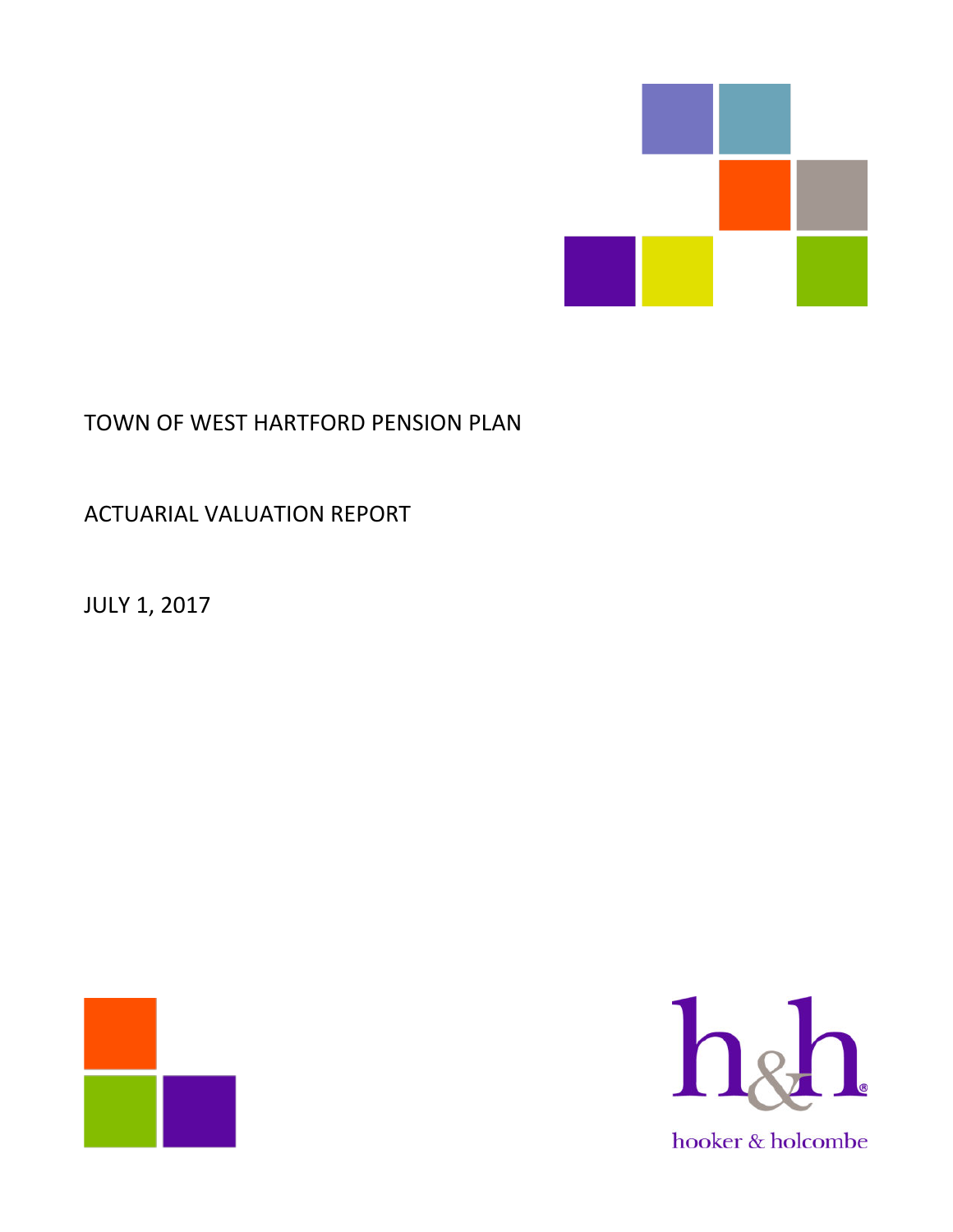

# **Table of Contents**

# **Report Prepared By:**

Evan W. Woollacott Vice President & Consulting Actuary 860.856.2118 ewoollacott@hhconsultants.com

Yelena Pelletier Actuary, Manager of Actuarial Services 860.856.2066 ypelletier@hhconsultants.com

**Brian Middendorf** Senior Actuarial Associate 860.856.2087 bmiddendorf@hhconsultants.com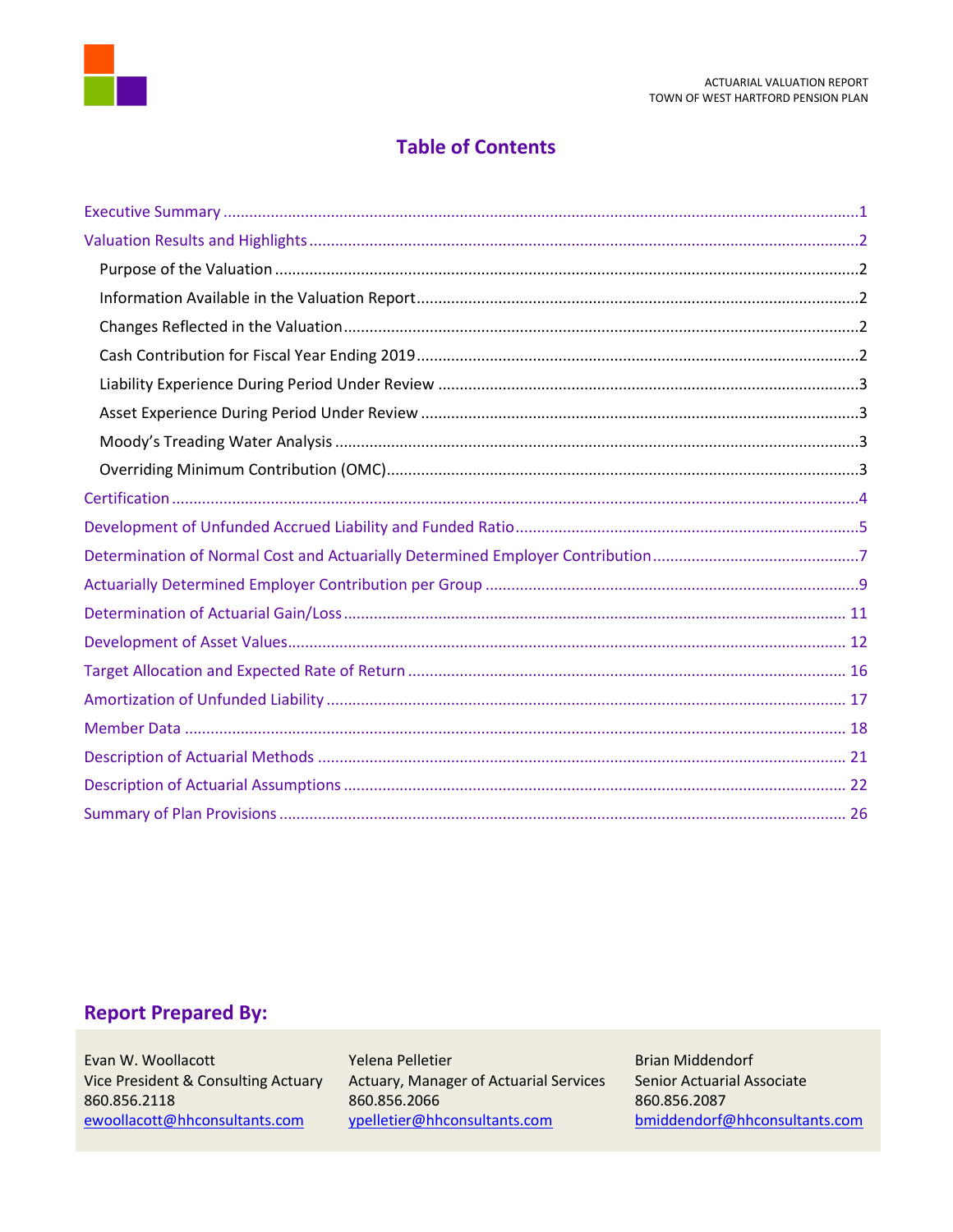



# **Executive Summary**

<span id="page-2-0"></span>

|                                                     | <b>July 1, 2017</b> | <b>July 1, 2016</b> |
|-----------------------------------------------------|---------------------|---------------------|
| <b>Number of members</b>                            |                     |                     |
| Active employees                                    | 854                 | 856 *               |
| Terminated vested members                           | 67                  | 81<br>*             |
| Retired, disabled and beneficiaries                 | 1,124               | 1,077               |
| Total                                               | 2,045               | 2,014               |
| Covered employee payroll                            | 58,707,946          | **<br>58,064,839    |
| Average plan salary                                 | 68,745              | 67,833              |
| Actuarial present value of future benefits          | 516,729,234         | 497,566,833         |
| <b>Actuarial accrued liability</b>                  | 452,993,244         | 414,533,071         |
| <b>Plan assets</b>                                  |                     |                     |
| Market value of assets                              | 194, 121, 577       | 175,246,019         |
| Actuarial value of assets                           | 189,993,169         | 179,642,266         |
| <b>Unfunded accrued liability</b>                   | 263,000,075         | 234,890,805         |
| <b>Funded ratio</b>                                 | 41.9%               | 43.3%               |
| Actuarially determined employer contribution (ADEC) |                     |                     |
| Fiscal year ending<br><b>ADEC</b>                   | 2019<br>23,880,013  | 2018<br>21,615,393  |

*\* Not updated for Actuarial Valuation in interim year*

*\*\* Estimated to be 2.50% higher than 2015 pay*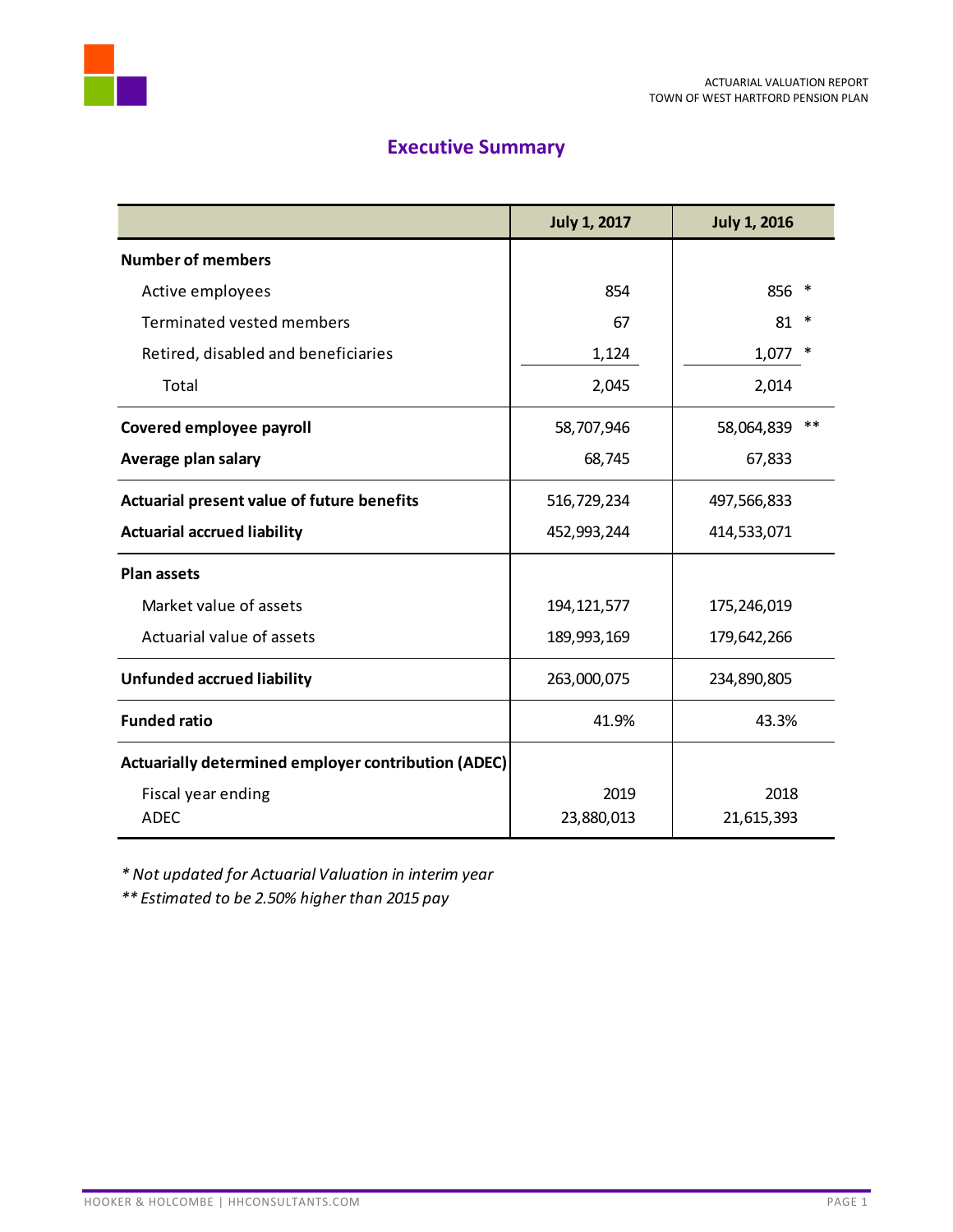

# **Valuation Results and Highlights**

#### <span id="page-3-1"></span><span id="page-3-0"></span>**Purpose of the Valuation**

The purpose of the valuation is to develop the Actuarially Determined Employer Contribution (ADEC).

The ultimate cost of a pension plan is based primarily on the level of benefits promised by the plan. The pension fund's investment earnings serve to reduce the cost of plan benefits and expenses. Thus,

> Ultimate cost = Benefits Paid + Expenses Incurred – Investment Return – Employee **Contributions**

The actuarial cost method distributes this ultimate cost over the working lifetime of current plan participants. By means of this budgeting process, costs are allocated to both past and future years, and a cost is assigned to the current year. The current year's allocated cost, or normal cost, is the building block upon which the actuarially determined employer contribution is developed. The July 1, 2017 valuation produces the contribution for the fiscal year ending 2019.

# <span id="page-3-2"></span>**Information Available in the Valuation Report**

The Executive Summary is intended to emphasize the notable results of the valuation from the perspective of the Plan Sponsor. Supporting technical detail is documented in Results of the Valuation, Supporting Exhibits and Description of Actuarial Methods and Assumptions. A concise summary of the principal provisions of the Plan is outlined in Summary of Plan Provisions.

# <span id="page-3-3"></span>**Changes Reflected in the Valuation**

Changes to the actuarial assumptions are listed below.

- Mortality
- Investment rate of return
- Rate of compensation increase (in year 1 only)
- Amortization increase rate

The assumptions indicated were changed to represent the Enrolled Actuary's current best estimate of anticipated experience of the plan.

#### <span id="page-3-4"></span>**Cash Contribution for Fiscal Year Ending 2019**

| The Town cost is: | 2019 Fiscal Year |
|-------------------|------------------|
| Part A            | \$70,393         |
| Part B            | 10,941,999       |
| Part B1           | 130,686          |
| Part C            | 5,351,310        |
| Part D            | 7,233,691        |
| Part E            | 151,934          |
| Total             | \$23,880,013     |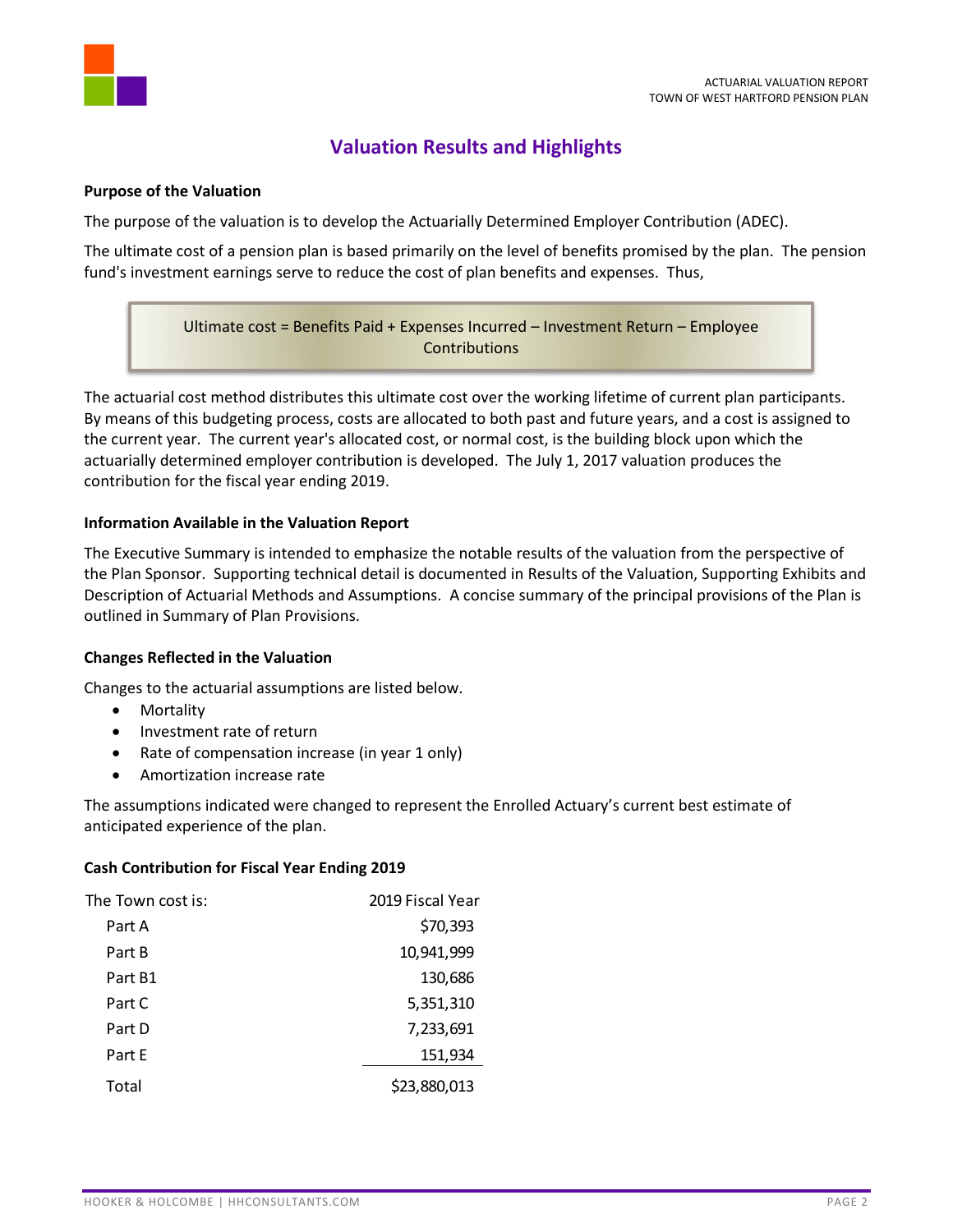

#### <span id="page-4-0"></span>**Liability Experience During Period Under Review**

The plan experienced a net actuarial loss on liabilities of \$4,406,331 since the prior valuation.

#### <span id="page-4-1"></span>**Asset Experience During Period Under Review**

The plan's assets provided the following rates of return during the past fiscal year:

|                              | 2017 Fiscal Year |
|------------------------------|------------------|
| Market Value Basis           | 12.9%            |
| <b>Actuarial Value Basis</b> | 8.0%             |

The Actuarial Value of assets, rather than the Market Value, is used to determine plan contributions. The Actuarial Value spreads the asset volatility by recognizing 20% of the difference each year, thereby smoothing out fluctuations that are inherent in the Market Value.

#### <span id="page-4-2"></span>**Moody's Treading Water Analysis**

For long-term contribution planning, Moody's provides a Treading Water Analysis with a minimum goal of preserving the plan's funded status. The Moody's contribution has two parts:  $A + B$ :

| A) Town Normal Cost         | \$4,891,000  |
|-----------------------------|--------------|
| B) Interest on the Unfunded | \$18,768,000 |
| C) Total: $(A) + (B)$       | \$23,659,000 |

In comparison, the Town's funding policy is to contribute D:

| D) Fiscal Year Contribution | \$21,615,000   |
|-----------------------------|----------------|
| E) Difference: $(D) - (C)$  | \$ (2,044,000) |

Based upon this analysis, it is prudent for the Town to follow the ten year contribution projection that provides for future contribution increases.

# <span id="page-4-3"></span>**Overriding Minimum Contribution (OMC)**

In 2010, the Society of Actuaries published a paper that discusses public plan funding policy and defines an "Overriding Minimum Contribution (OMC)". For a plan that is less than 50% funded, the OMC equals Normal Cost plus Benefit Payments. Using this formula, the OMC for the Town of West Hartford Pension Plan for FYE 2017 was \$36,342,360. Actual contributions (employee and employer) for FYE 2017 were \$23,614,288. Based upon this analysis, the Town's 10-year plan of increasing the contribution each year is recommended.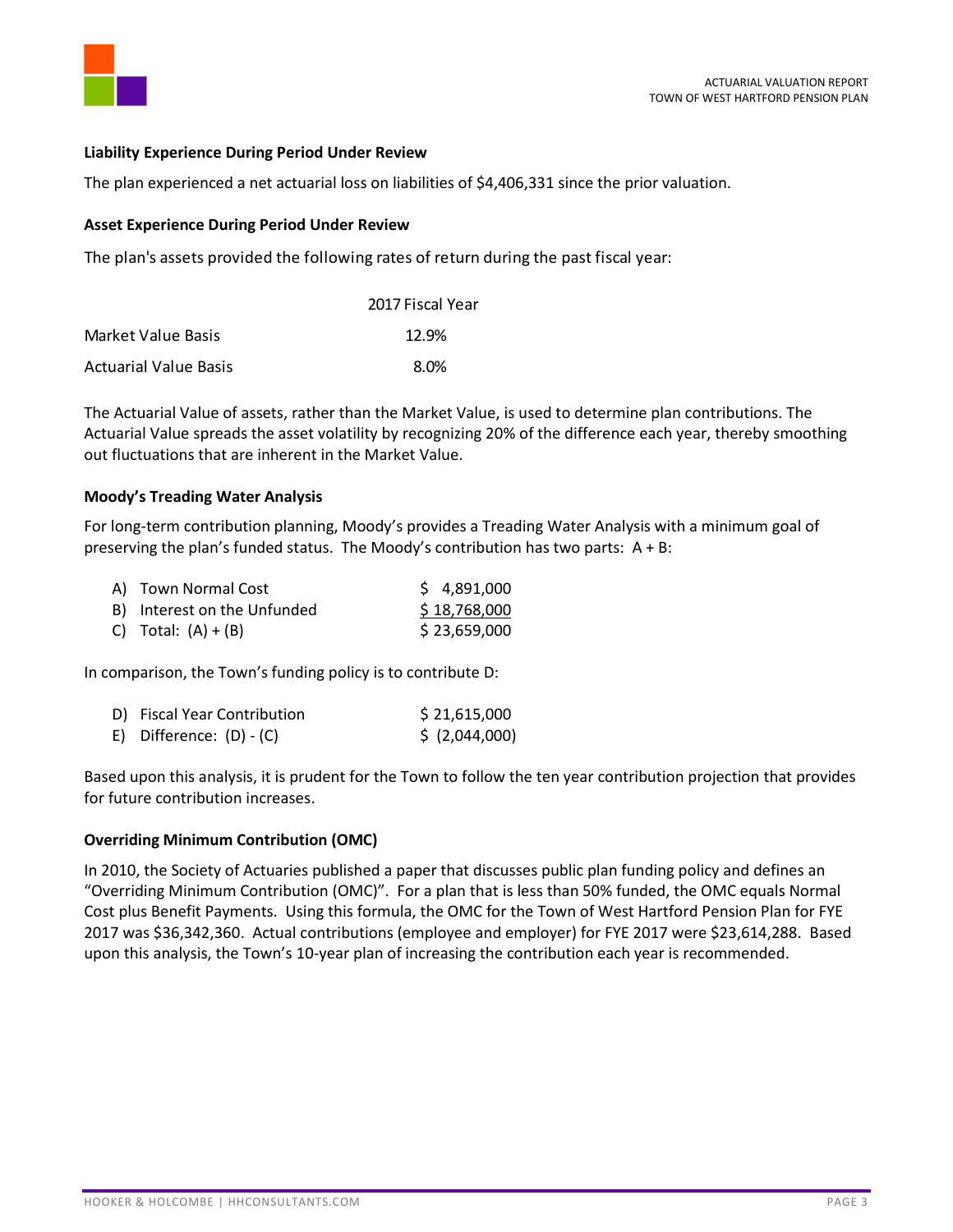

# **Certification**

<span id="page-5-0"></span>This report presents the results of the July 1, 2017 Actuarial Valuation for Town of West Hartford Pension Plan (the Plan) for the purpose of estimating the funded status of the Plan and determining the Actuarially Determined Employer Contribution (ADEC) for the .This report is intended to satisfy the requirements of Connecticut General Statute 7-450a. This report may not be appropriate for any other purpose.

The valuation has been performed in accordance with generally accepted actuarial principles and practices. It is intended to comply with all applicable Actuarial Standards of Practice.

I certify that the actuarial assumptions and methods that were selected by me and represent my best estimate of anticipated actuarial experience under the Plan.

In preparing this valuation, I have relied on employee data provided by the Plan Sponsor, and on asset and contribution information provided by the Trustee. I have audited neither the employee data nor the financial information, although I have reviewed them for reasonableness.

The results in this valuation report are based on the Plan as summarized in the *Summary of Plan Provisions* section of this report and the actuarial assumptions and methods detailed in the *Description of Actuarial Methods and Assumptions* section of this report.

Future actuarial measurements may differ significantly from the current measurements presented in this report due to factors such as, but not limited to, the following: plan experience differing from that anticipated by the economic or demographic assumptions; changes in economic or demographic assumptions; increases or decreases expected as part of the natural operation of the methodology used for these measurements (such as the end of an amortization period or additional cost or contribution requirements based on the Plan's funded status); and changes in plan provisions or applicable law. Due to the limited scope of this report, an analysis of the potential range of such future measurements has not been performed.

I have no relationship with the employer or the Plan that would impair, or appear to impair, my objectivity in performing the work presented in this report. I am a member of the American Academy of Actuaries and meet its Qualification Standards to render the actuarial opinion contained herein.

Woollaw Eran W.

Evan W. Woollacott, Jr., FCA, MAAA Enrolled Actuary 17-04513

December 18, 2017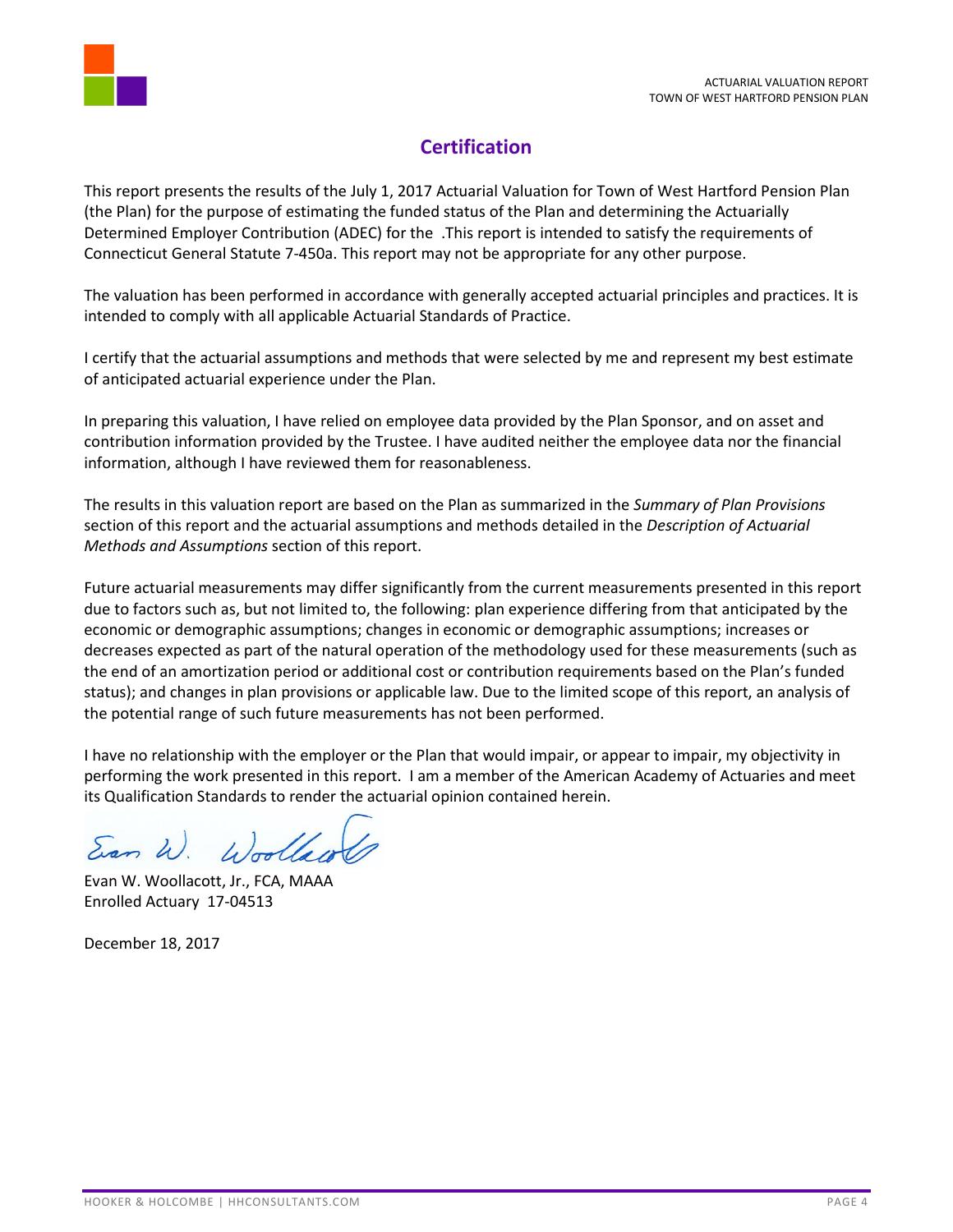

<span id="page-6-0"></span>

|                                                  | <b>July 1, 2017</b> | <b>July 1, 2016</b> |
|--------------------------------------------------|---------------------|---------------------|
| Actuarial accrued liability for inactive members |                     |                     |
| Retired, disabled and beneficiaries              | \$284,149,387       | \$241,332,866       |
| Terminated vested members                        | 2,619,080           | 2,734,877           |
| Total                                            | 286,768,467         | 244,067,743         |
| Actuarial accrued liability for active employees | 166, 224, 777       | 170,465,328         |
| Total actuarial accrued liability                | 452,993,244         | 414,533,071         |
| Actuarial value of assets                        | 189,993,169         | 179,642,266         |
| Unfunded accrued liability                       | 263,000,075         | 234,890,805         |
| Funded ratio                                     | 41.9%               | 43.3%               |

# **Development of Unfunded Accrued Liability and Funded Ratio**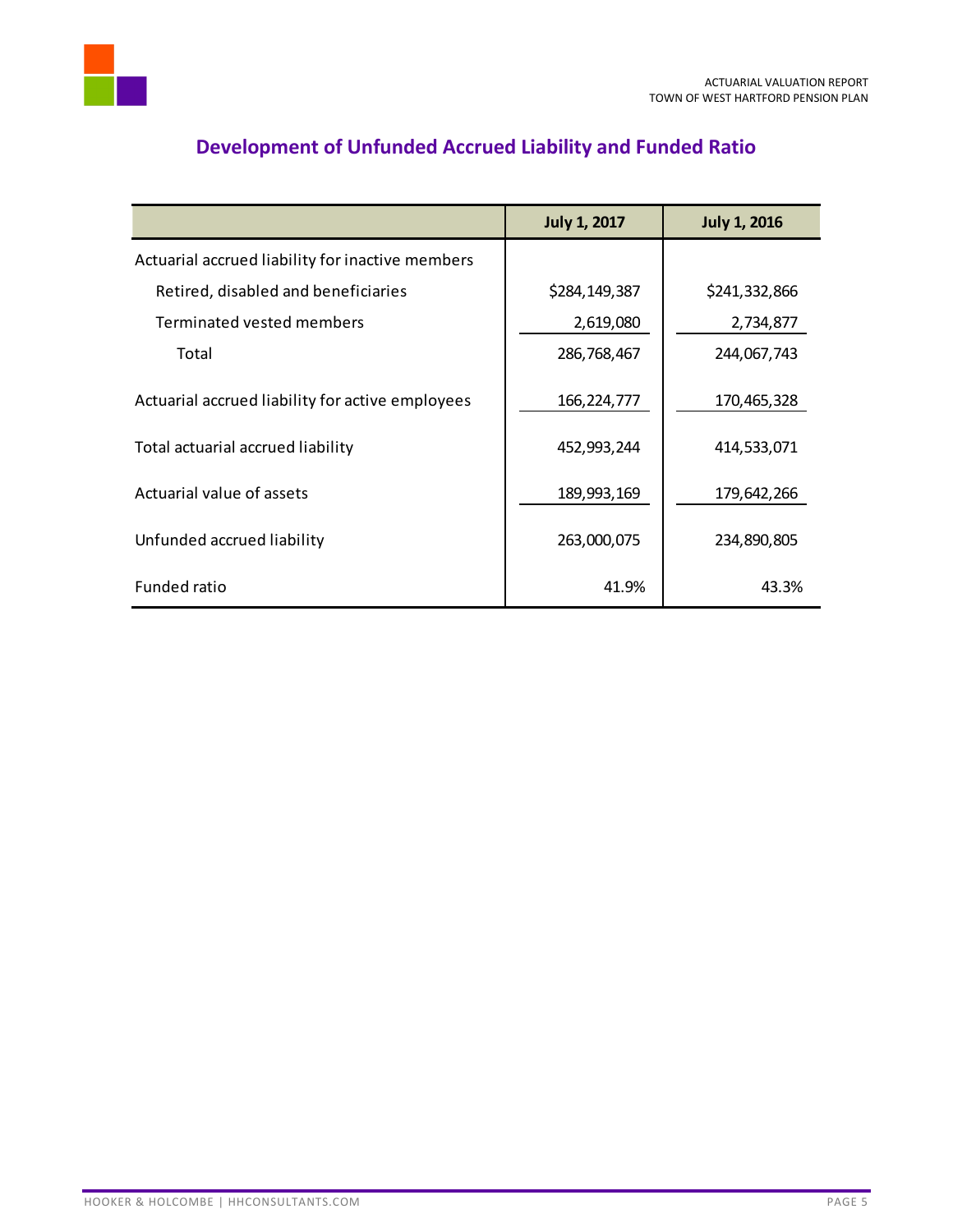

# **Actuarial Accrued Liability vs. Actuarial Value of Assets**

# **Funded Ratio**

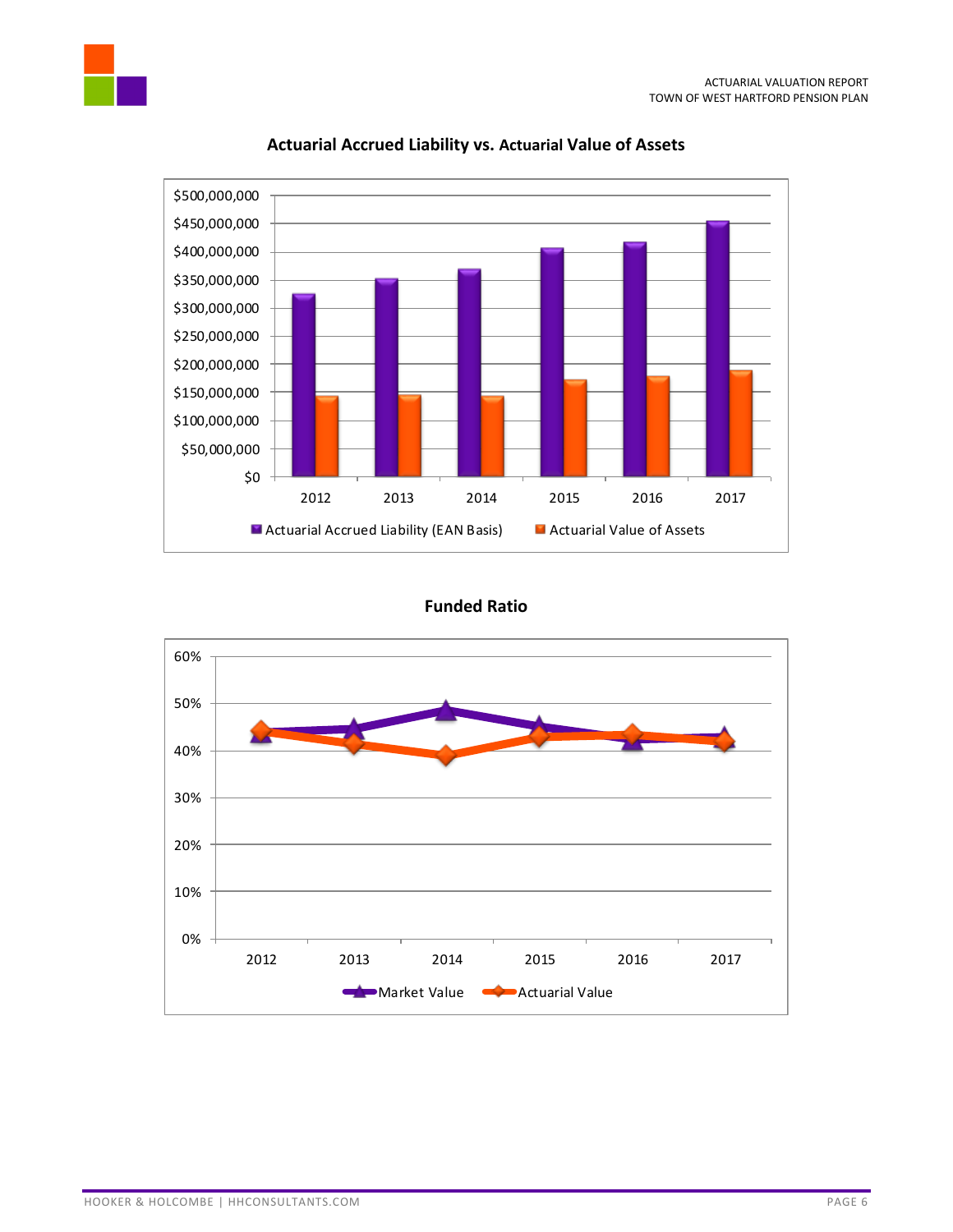

# <span id="page-8-0"></span>**Determination of Normal Cost and Actuarially Determined Employer Contribution**

|                                                                                        | <b>July 1, 2017</b> |                       | <b>July 1, 2016</b> |                       |
|----------------------------------------------------------------------------------------|---------------------|-----------------------|---------------------|-----------------------|
|                                                                                        | Cost                | Percent<br>of payroll | Cost                | Percent<br>of payroll |
| Gross normal cost                                                                      | \$7,791,187         | 12.8%                 | \$7,640,971         | 12.7%                 |
| Estimated employee contributions                                                       | (2,899,827)         | $-4.8%$               | (2,827,205)         | $-4.7%$               |
| Estimated administrative expenses                                                      | 316,000             | 0.5%                  | 316,000             | 0.5%                  |
| Town's normal cost                                                                     | 5,207,360           | 8.5%<br>28.0%         | 5,129,766           | 8.5%                  |
| Amortization of unfunded accrued liability                                             | 17,058,386          |                       | 14,977,576          | 24.8%                 |
| Contribution before adjustment as of the<br>valuation date                             | 22, 265, 746        | 36.5%                 | 20, 107, 342        | 33.3%                 |
| Estimated valuation year payroll for actives<br>not yet at 100% assumed retirement age | 60,990,043          |                       | 60,346,114          |                       |
| Fiscal year ending                                                                     | 2019                |                       | 2018                |                       |
| Adjustment for interest                                                                | 1,614,267           |                       | 1,508,051           |                       |
| Actuarially determined employer contribution                                           | 23,880,013          |                       | 21,615,393          |                       |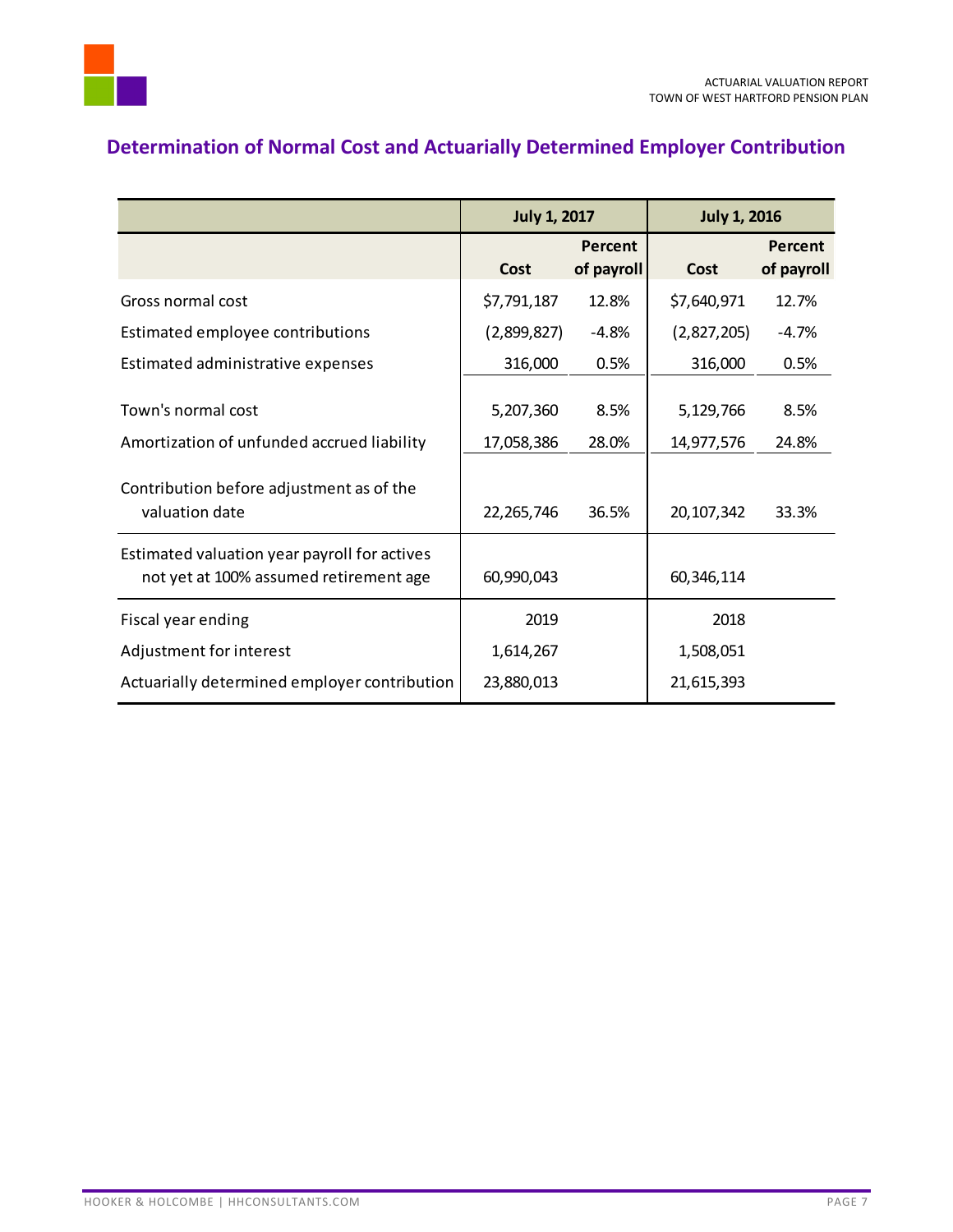



# **Actuarially Determined Employer Contribution**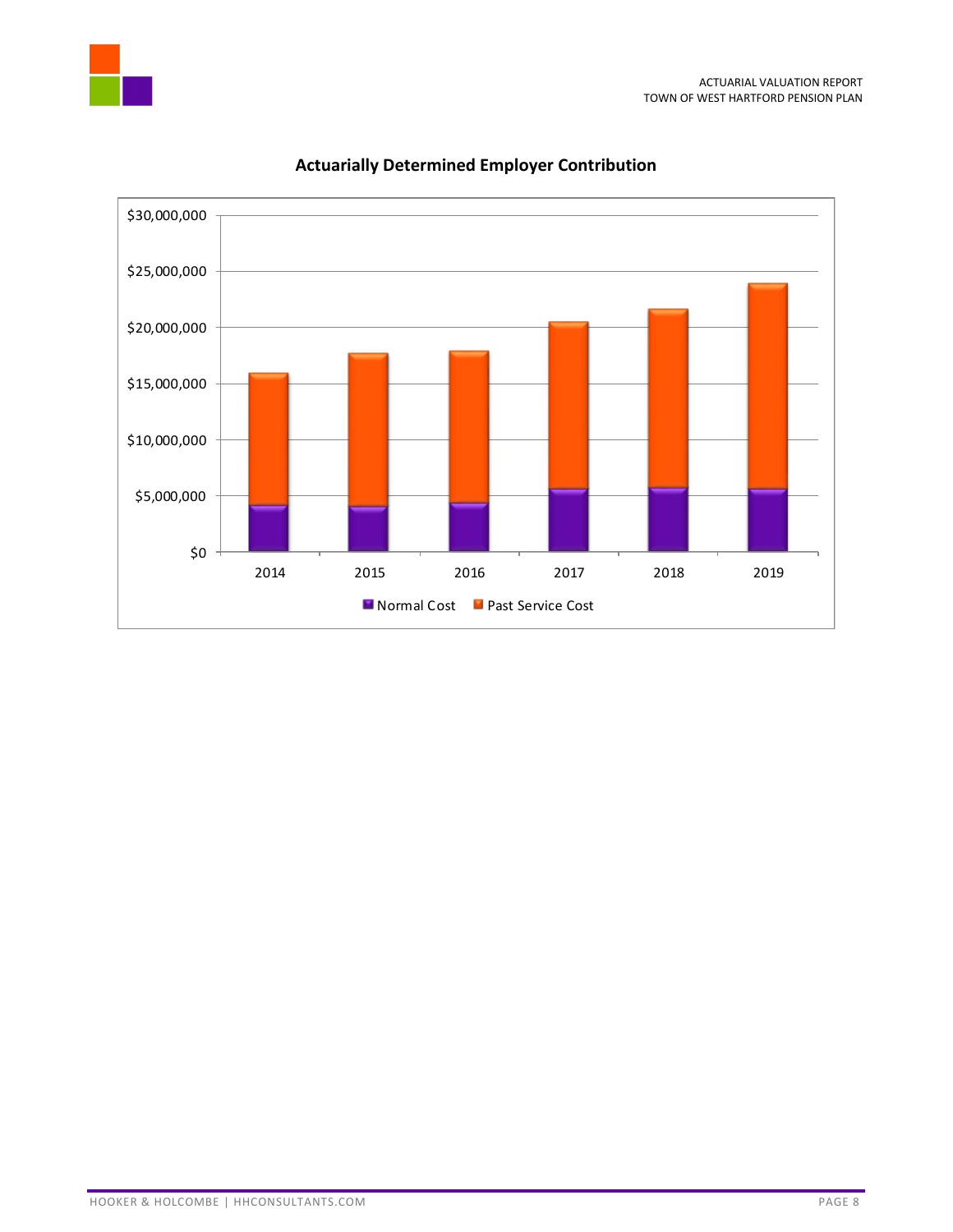# **Actuarially Determined Employer Contribution per Group**

<span id="page-10-0"></span>

|                                                            | Part A      | Part B        | Part B1   | Part C      |
|------------------------------------------------------------|-------------|---------------|-----------|-------------|
| Gross normal cost                                          | \$0         | \$3,040,530   | \$74,590  | \$1,809,837 |
| Estimated employee contributions                           | $\Omega$    | (1, 157, 728) | (48, 681) | (749, 889)  |
| Estimated administrative expenses                          | 0           | 123,320       | 3,025     | 73,405      |
| Town's normal cost                                         | $\mathbf 0$ | 2,006,122     | 28,934    | 1,133,353   |
| Actuarial accrued liability                                | 1,743,002   | 217,654,051   | 2,467,473 | 102,403,489 |
| Actuarial value of assets                                  | 731,045     | 91,287,858    | 1,034,900 | 42,949,788  |
| Unfunded accrued liability                                 | 1,011,957   | 126,366,193   | 1,432,573 | 59,453,701  |
| Amortization of unfunded accrued liability                 | 65,635      | 8,196,208     | 92,918    | 3,856,213   |
| Contribution before adjustment as of the<br>valuation date | 65,635      | 10,202,330    | 121,852   | 4,989,566   |
| Fiscal year ending June 30, 2019                           |             |               |           |             |
| Adjustment for interest                                    | 4,758       | 739,669       | 8,834     | 361,744     |
| Actuarially determined employer contribution               | 70,393      | 10,941,999    | 130,686   | 5,351,310   |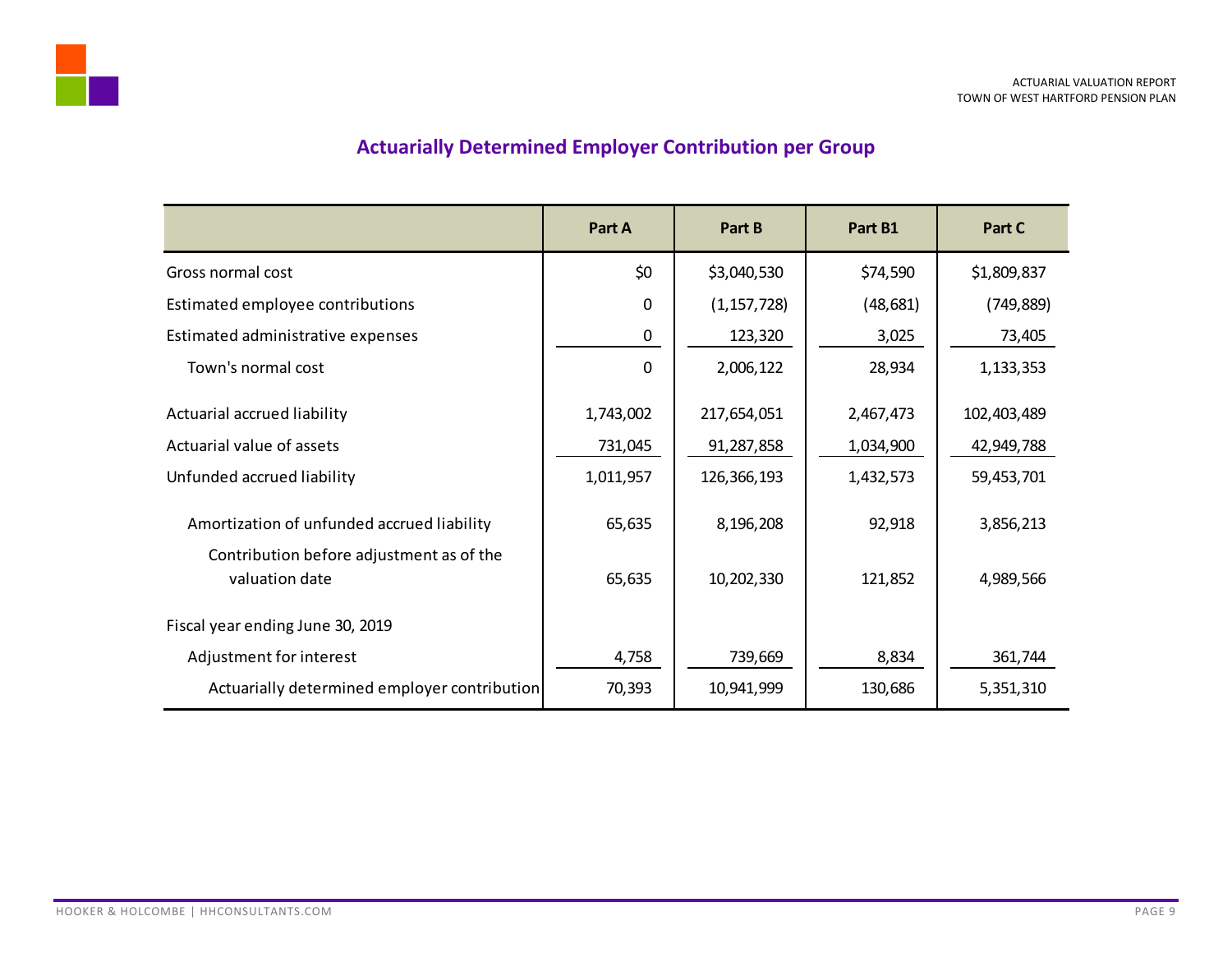

|                                                            | Part D        | Part E     | <b>Total</b> |
|------------------------------------------------------------|---------------|------------|--------------|
| Gross normal cost                                          | \$2,632,249   | \$233,981  | \$7,791,187  |
| Estimated employee contributions                           | (818, 537)    | (124, 992) | (2,899,827)  |
| Estimated administrative expenses                          | 106,760       | 9,490      | 316,000      |
| Town's normal cost                                         | 1,920,472     | 118,479    | 5,207,360    |
| Actuarial accrued liability                                | 128, 109, 567 | 615,662    | 452,993,244  |
| Actuarial value of assets                                  | 53,731,359    | 258,219    | 189,993,169  |
| Unfunded accrued liability                                 | 74,378,208    | 357,443    | 263,000,075  |
| Amortization of unfunded accrued liability                 | 4,824,228     | 23,184     | 17,058,386   |
| Contribution before adjustment as of the<br>valuation date | 6,744,700     | 141,663    | 22, 265, 746 |
| Fiscal year ending June 30, 2019                           |               |            |              |
| Adjustment for interest                                    | 488,991       | 10,271     | 1,614,267    |
| Actuarially determined employer contribution               | 7,233,691     | 151,934    | 23,880,013   |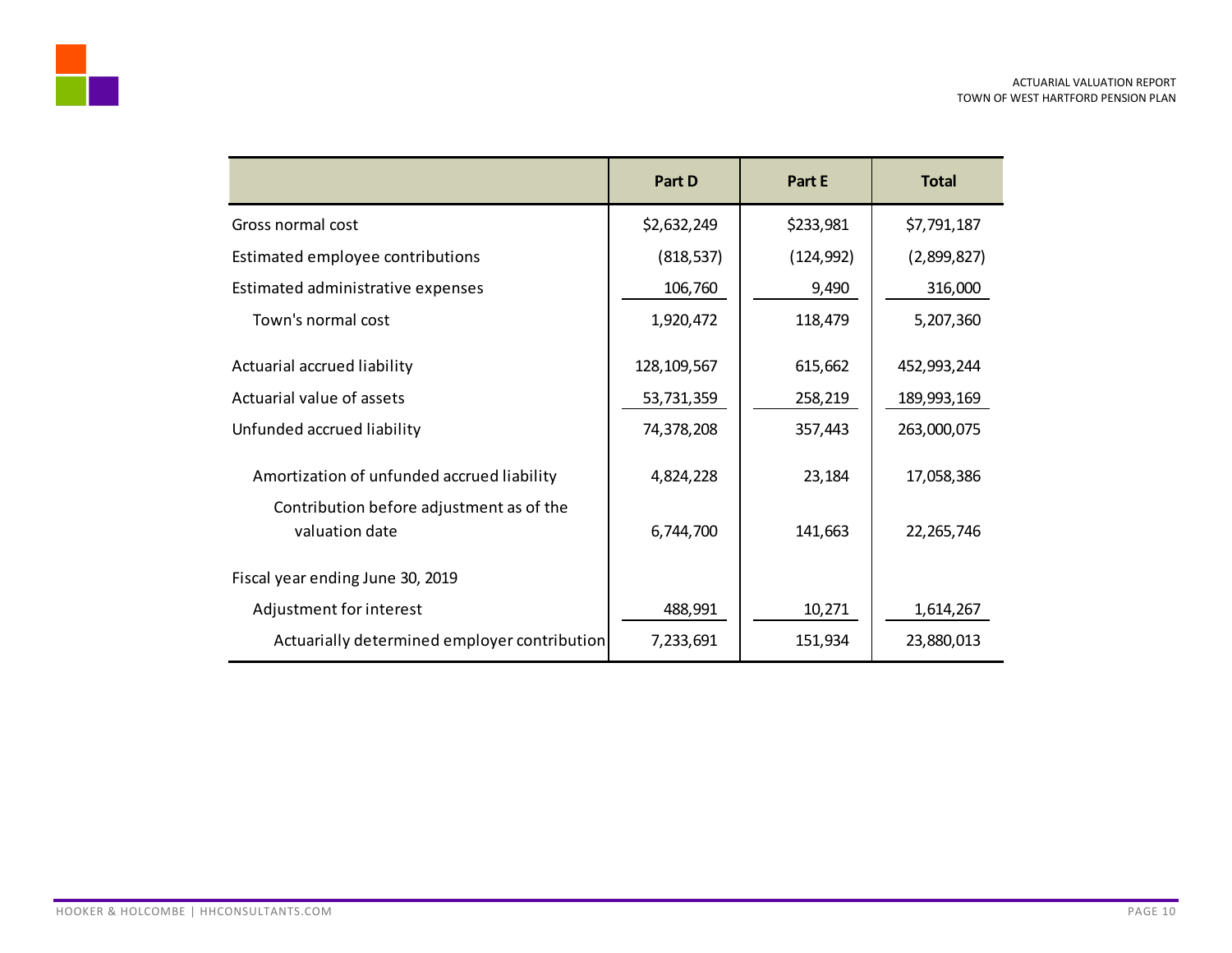

# **Determination of Actuarial Gain/Loss**

<span id="page-12-0"></span>The Actuarial Gain/Loss is the difference between the expected unfunded accrued liability and the actual unfunded accrued liability, without regard to any changes in actuarial methods, actuarial assumptions or plan provisions. This can also be referred to an Experience Gain/Loss, since it reflects the difference between what was expected and what was actually experienced.

| <b>Actuarial Gain / Loss</b>                                                                              |                |             |
|-----------------------------------------------------------------------------------------------------------|----------------|-------------|
| Expected unfunded accrued liability July 1, 2017                                                          |                |             |
| Expected unfunded accrued liability July 1, 2016                                                          |                |             |
| Unfunded accrued liability July 1, 2015                                                                   | \$230,605,685  |             |
| Gross normal cost July 1, 2015                                                                            | 7,770,606      |             |
| Town and employee contributions for 2015-2016                                                             | (20, 963, 554) |             |
| Interest at 7.50% to July 1, 2016                                                                         | 17,889,858     |             |
| Expected unfunded accrued liability July 1, 2016                                                          | 235, 302, 595  |             |
| Expected unfunded accrued liability July 1, 2017                                                          |                |             |
| Unfunded accrued liability July 1, 2016                                                                   | 235, 302, 595  |             |
| Gross normal cost July 1, 2016                                                                            | 7,966,451      |             |
| Town and employee contributions for 2016-2017                                                             | (23, 614, 288) |             |
| Interest at 7.50% to July 1, 2017                                                                         | 16,603,968     |             |
| Expected unfunded accrued liability July 1, 2017                                                          | 236, 258, 726  |             |
| Actuarial (gain) / loss July 1, 2017                                                                      | 4,453,503      |             |
| Actual unfunded accrued liability July 1, 2017, prior to plan<br>provision, assumption and method changes |                | 240,712,229 |
| Sources of (gain) / loss                                                                                  |                |             |
| Assets                                                                                                    | 47,172         |             |
| Liabilities                                                                                               | 4,406,331      |             |
| Total (gain) / loss                                                                                       | 4,453,503      |             |
| Assumption and method changes since prior valuation                                                       |                | 22,569,795  |
| Plan provision changes since prior valuation                                                              |                | (281, 949)  |
| Actual unfunded accrued liability July 1, 2017, after plan                                                |                |             |
| provision, assumption and method changes                                                                  |                | 263,000,075 |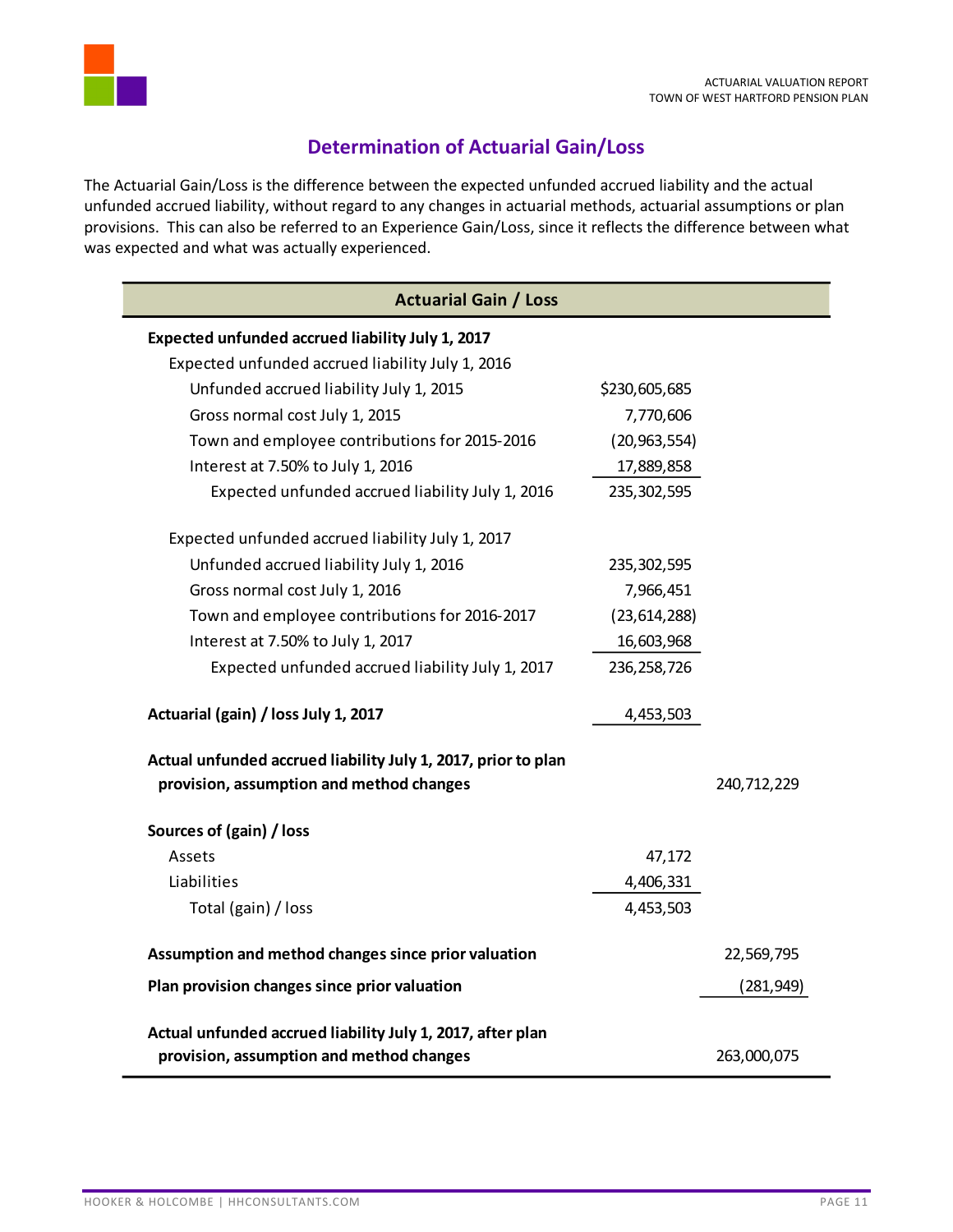<span id="page-13-0"></span>

# **Development of Asset Values**

| <b>Summary of Fund Activity</b>                  |               |  |  |
|--------------------------------------------------|---------------|--|--|
| 1. Beginning market value of assets July 1, 2016 |               |  |  |
| Trust assets                                     | \$175,246,019 |  |  |
| 2. Contributions                                 |               |  |  |
| Town contributions during year                   | 20,551,457    |  |  |
| Employee contributions during year               | 3,062,831     |  |  |
| Total for plan year                              | 23,614,288    |  |  |
| 3. Disbursements                                 |               |  |  |
| Benefit payments during year                     | 28,078,903    |  |  |
| Administrative expenses during year              | 306,486       |  |  |
| Total for plan year                              | 28,385,389    |  |  |
| 4. Net investment return                         |               |  |  |
| Interest and dividends                           | 3,715,462     |  |  |
| Net appreciation (depreciation)                  | 20,258,927    |  |  |
| Investment-related expenses                      | (327, 730)    |  |  |
| Total for plan year                              | 23,646,659    |  |  |
| 5. Ending market value of assets July 1, 2017    |               |  |  |
| Trust assets: $(1) + (2) - (3) + (4)$            | 194, 121, 577 |  |  |
| 6. Approximate rate of return                    | 12.9%         |  |  |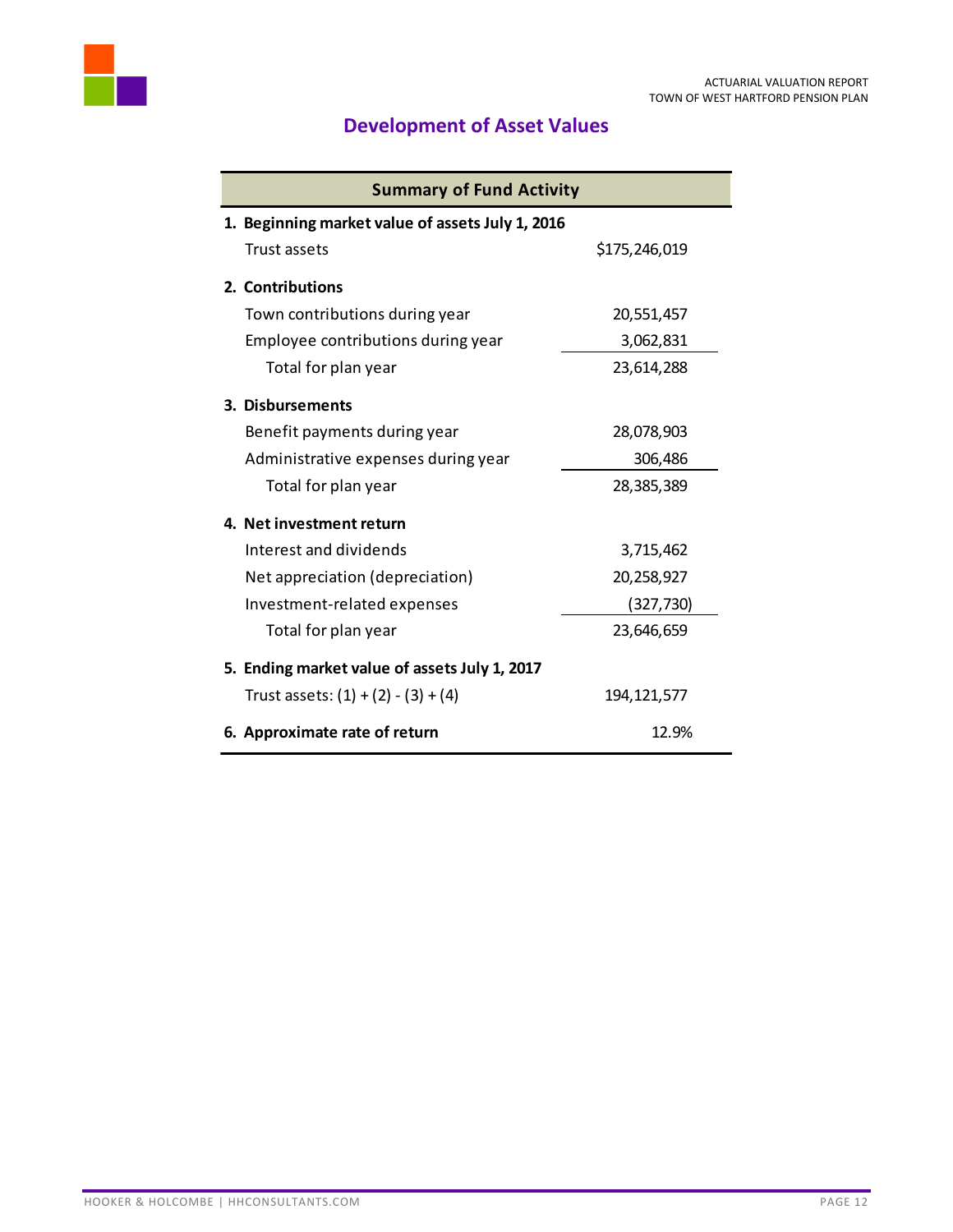

| <b>Determination of the Actuarial Value of Assets</b>                               |                   |
|-------------------------------------------------------------------------------------|-------------------|
| 1. Actuarial value of assets July 1, 2016                                           | \$<br>179,642,266 |
| 2. Town contributions during 2016-2017                                              | 20,551,457        |
| 3. Employee contributions during 2016-2017                                          | 3,062,831         |
| 4. Benefit payments and administrative expenses during 2016-2017                    | (28, 385, 389)    |
| 5. Expected return during 2016-2017                                                 | 14,089,902        |
| 6. Expected actuarial value of assets July 1, 2017                                  | 188,961,067       |
| 7. Market value of assets July 1, 2017                                              | 194, 121, 577     |
| 8. Appreciation (depreciation) recognized:<br>$20\% \times [(7) - (6)]$             | 1,032,102         |
| 9. Preliminary actuarial value of assets July 1, 2017:                              |                   |
| $(6) + (8)$                                                                         | 189,993,169       |
| 10. Preliminary actuarial value of assets as a percentage of market value of assets | 97.9%             |
| 11. Actuarial value of assets July 1, 2017                                          | 189,993,169       |
| 2016-2017 return on actuarial value of assets                                       | 8.0%              |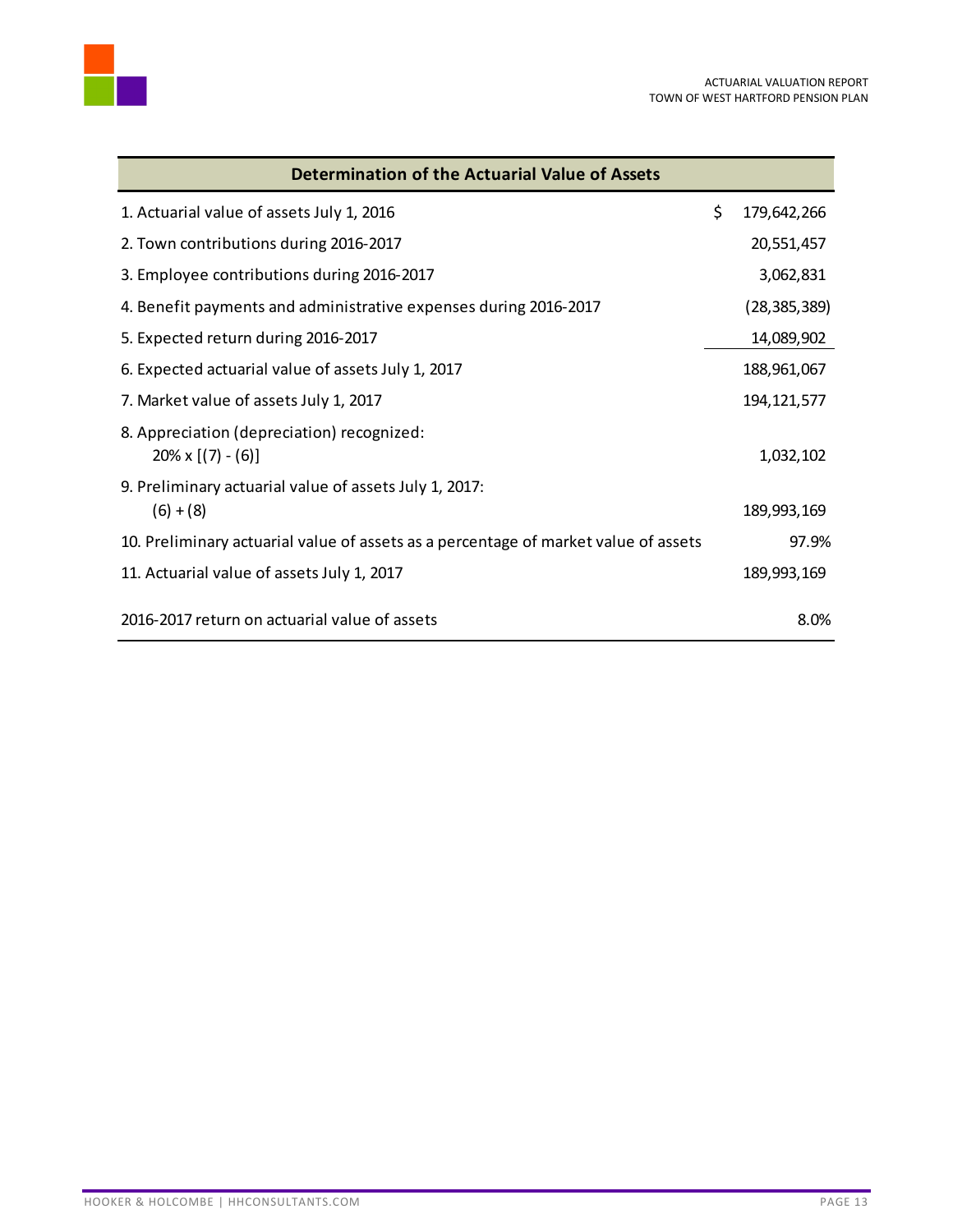

| <b>Rate of Return on Market Value of Assets</b> |         |                                                |         |                 |  |
|-------------------------------------------------|---------|------------------------------------------------|---------|-----------------|--|
| <b>Period Ending</b>                            |         | <b>Average Annual Effective Rate of Return</b> |         |                 |  |
| June 30                                         | 1 Year  | 3 Years                                        | 5 Years | <b>10 Years</b> |  |
| 2008                                            | N/A     | N/A                                            | N/A     | N/A             |  |
| 2009                                            | N/A     | N/A                                            | N/A     | N/A             |  |
| 2010                                            | N/A     | N/A                                            | N/A     | N/A             |  |
| 2011                                            | N/A     | N/A                                            | N/A     | N/A             |  |
| 2012                                            | N/A     | N/A                                            | N/A     | N/A             |  |
| 2013                                            | N/A     | N/A                                            | N/A     | N/A             |  |
| 2014                                            | 18.4%   | N/A                                            | N/A     | N/A             |  |
| 2015                                            | 5.2%    | N/A                                            | N/A     | N/A             |  |
| 2016                                            | $-0.5%$ | 7.4%                                           | N/A     | N/A             |  |
| 2017                                            | 12.9%   | 5.7%                                           | N/A     | N/A             |  |
|                                                 |         |                                                |         |                 |  |

| <b>Rate of Return on Actuarial Value of Assets</b> |        |                                                |         |                 |  |
|----------------------------------------------------|--------|------------------------------------------------|---------|-----------------|--|
| <b>Period Ending</b>                               |        | <b>Average Annual Effective Rate of Return</b> |         |                 |  |
| June 30                                            | 1 Year | 3 Years                                        | 5 Years | <b>10 Years</b> |  |
| 2008                                               | N/A    | N/A                                            | N/A     | N/A             |  |
| 2009                                               | N/A    | N/A                                            | N/A     | N/A             |  |
| 2010                                               | N/A    | N/A                                            | N/A     | N/A             |  |
| 2011                                               | N/A    | N/A                                            | N/A     | N/A             |  |
| 2012                                               | N/A    | N/A                                            | N/A     | N/A             |  |
| 2013                                               | N/A    | N/A                                            | N/A     | N/A             |  |
| 2014                                               | 14.3%  | N/A                                            | N/A     | N/A             |  |
| 2015                                               | 12.8%  | N/A                                            | N/A     | N/A             |  |
| 2016                                               | 6.9%   | 11.3%                                          | N/A     | N/A             |  |
| 2017                                               | 8.0%   | 9.2%                                           | N/A     | N/A             |  |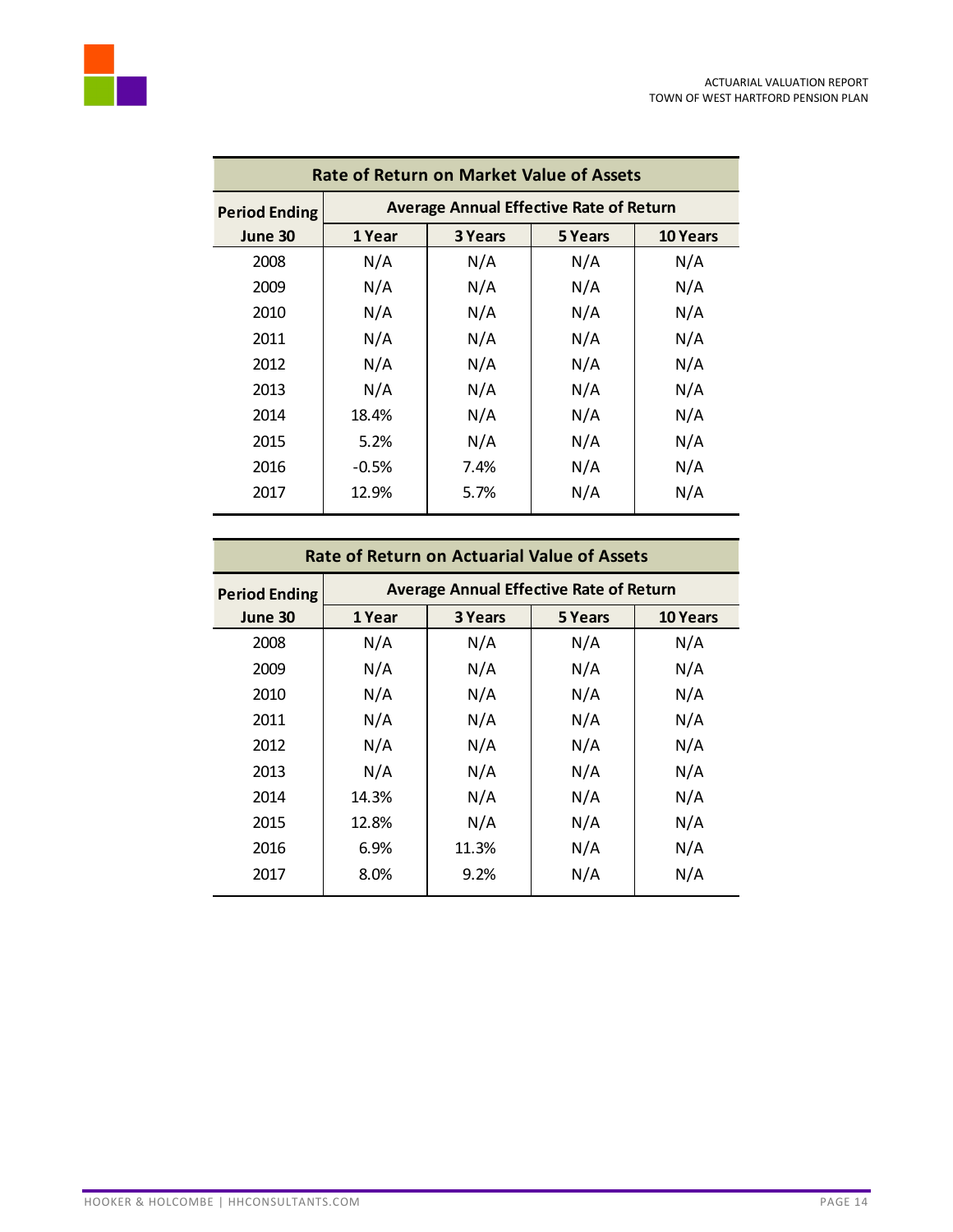



# **Actual Rate of Return on Assets**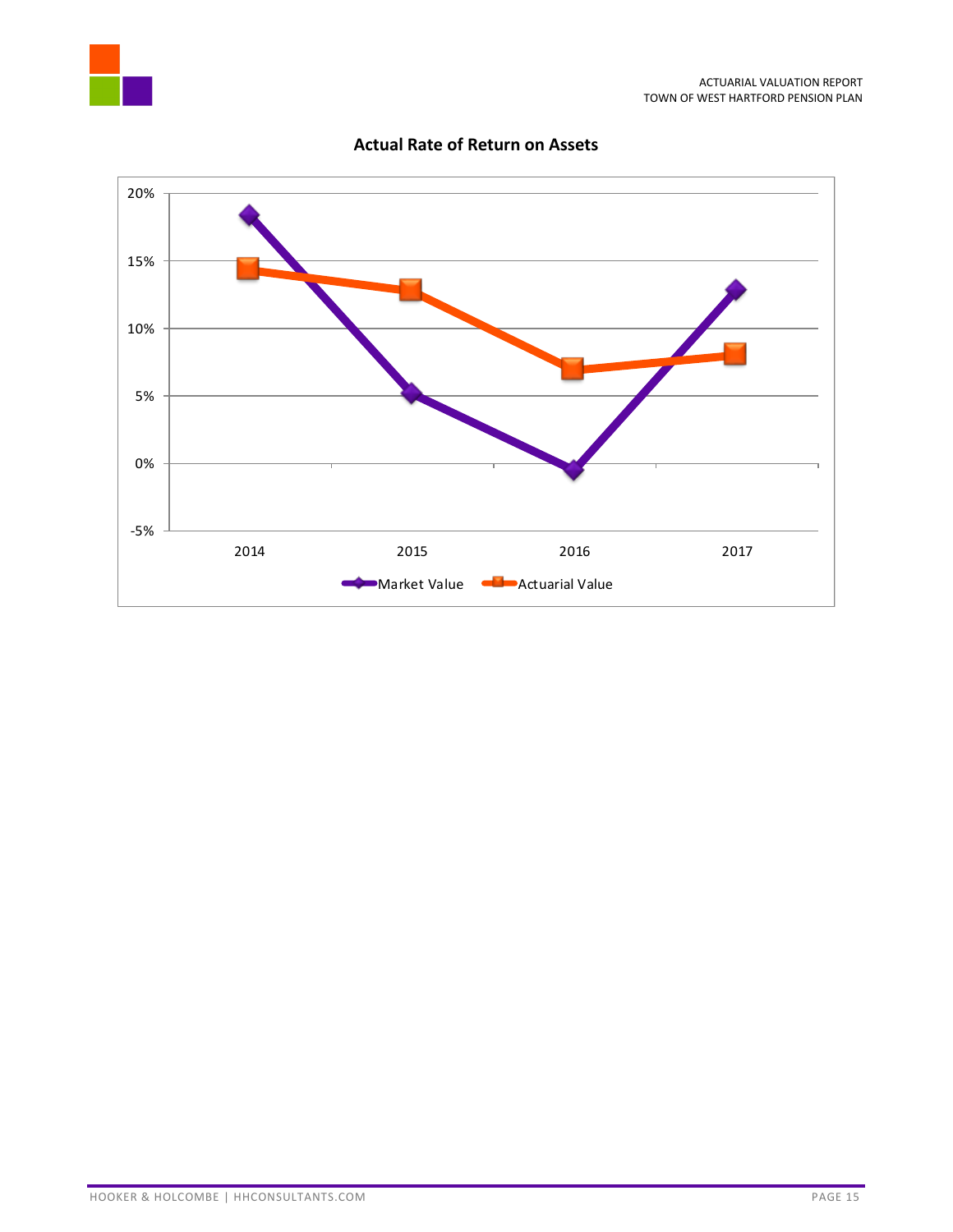<span id="page-17-0"></span>

| <b>Asset Class</b>                | <b>Target</b><br><b>Allocation</b> | Long-Term<br><b>Expected Real</b><br>Rate of Return* | Weighting |
|-----------------------------------|------------------------------------|------------------------------------------------------|-----------|
| Core Fixed Income                 | 30.00%                             | 1.75%                                                | 0.53%     |
| US Large Cap Equities             | 44.50%                             | 5.60%                                                | 2.49%     |
| <b>US Small Cap Equities</b>      | 10.50%                             | 5.90%                                                | 0.62%     |
| Deveoped Foreign Equities         | 10.00%                             | 5.80%                                                | 0.58%     |
| Real Estate (Property)            | 5.00%                              | 4.25%                                                | 0.21%     |
|                                   | 100.00%                            |                                                      | 4.43%     |
| Long-Term Inflation Expectation   |                                    |                                                      | 2.25%     |
| Long-Term Expected Nominal Return |                                    |                                                      | 6.68%     |

# **Target Allocation and Expected Rate of Return July 1, 2017**

# *\*Long-Term Returns are provided by Fiduciary Investment Advisor, LLC. The returns are geometric means.*

The long-term expected rate of return on pension plan investments was determined using a building block method in which best-estimate ranges of expected future real rates of return are developed. Best estimates of the real rates of return for each major asset class are included in the pension plan's target asset allocation.

The information above is based on geometric means and does not reflect additional returns through investment selection, asset allocation and rebalancing. The results support a rate between 6.25% and 7.25%. An expected rate of return of 7.25% was used.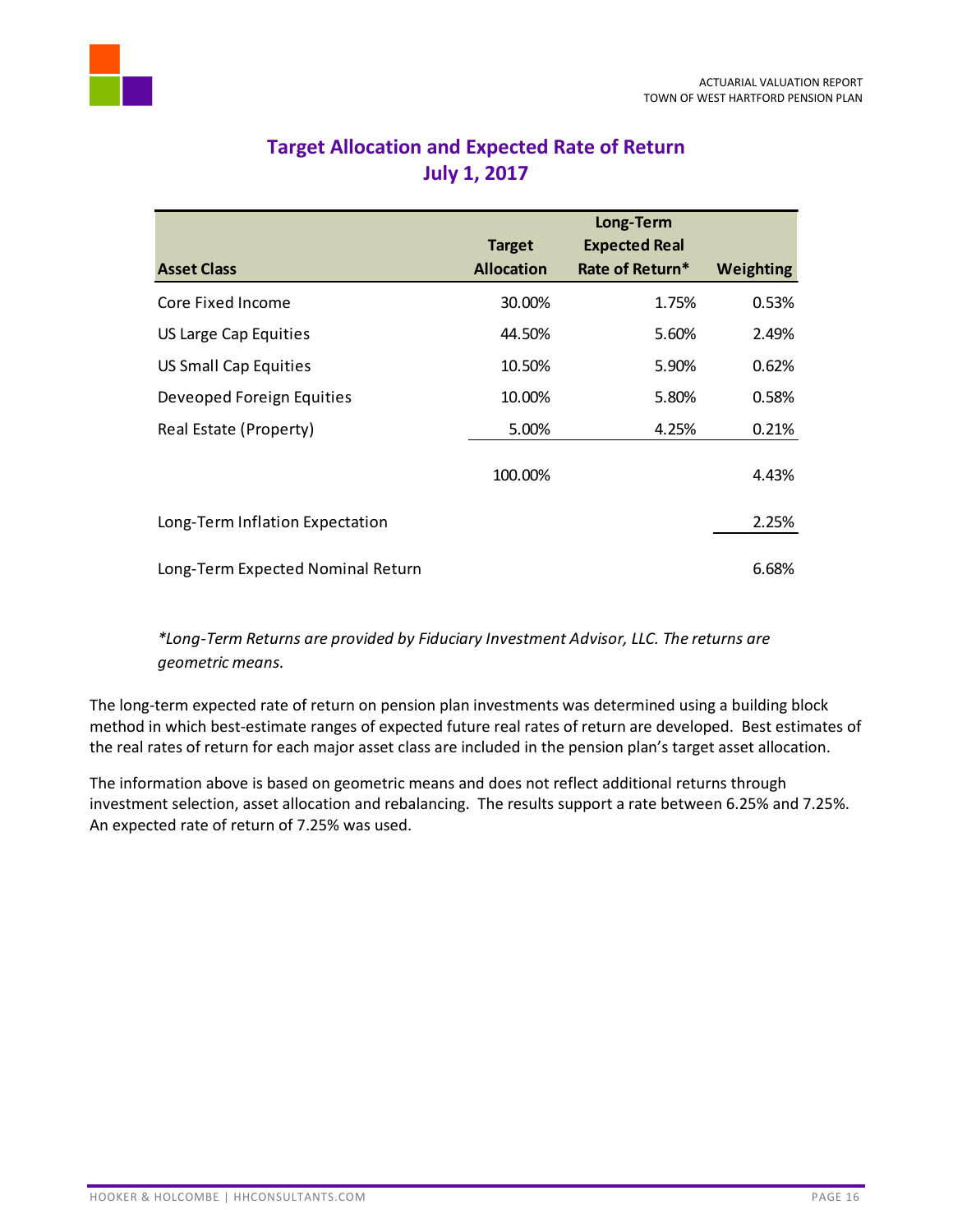<span id="page-18-0"></span>

# **Amortization of Unfunded Liability**

| <b>Schedule of Amortization Bases</b> |                     |                             |                    |                                                                                   |
|---------------------------------------|---------------------|-----------------------------|--------------------|-----------------------------------------------------------------------------------|
|                                       | Date<br>established | Amortization<br>installment | Years<br>remaining | <b>Present value</b><br>of remaining<br>installments as of<br><b>July 1, 2017</b> |
| 2017 base                             | July 1, 2017        | 17,058,386                  | 28                 | 263,000,075                                                                       |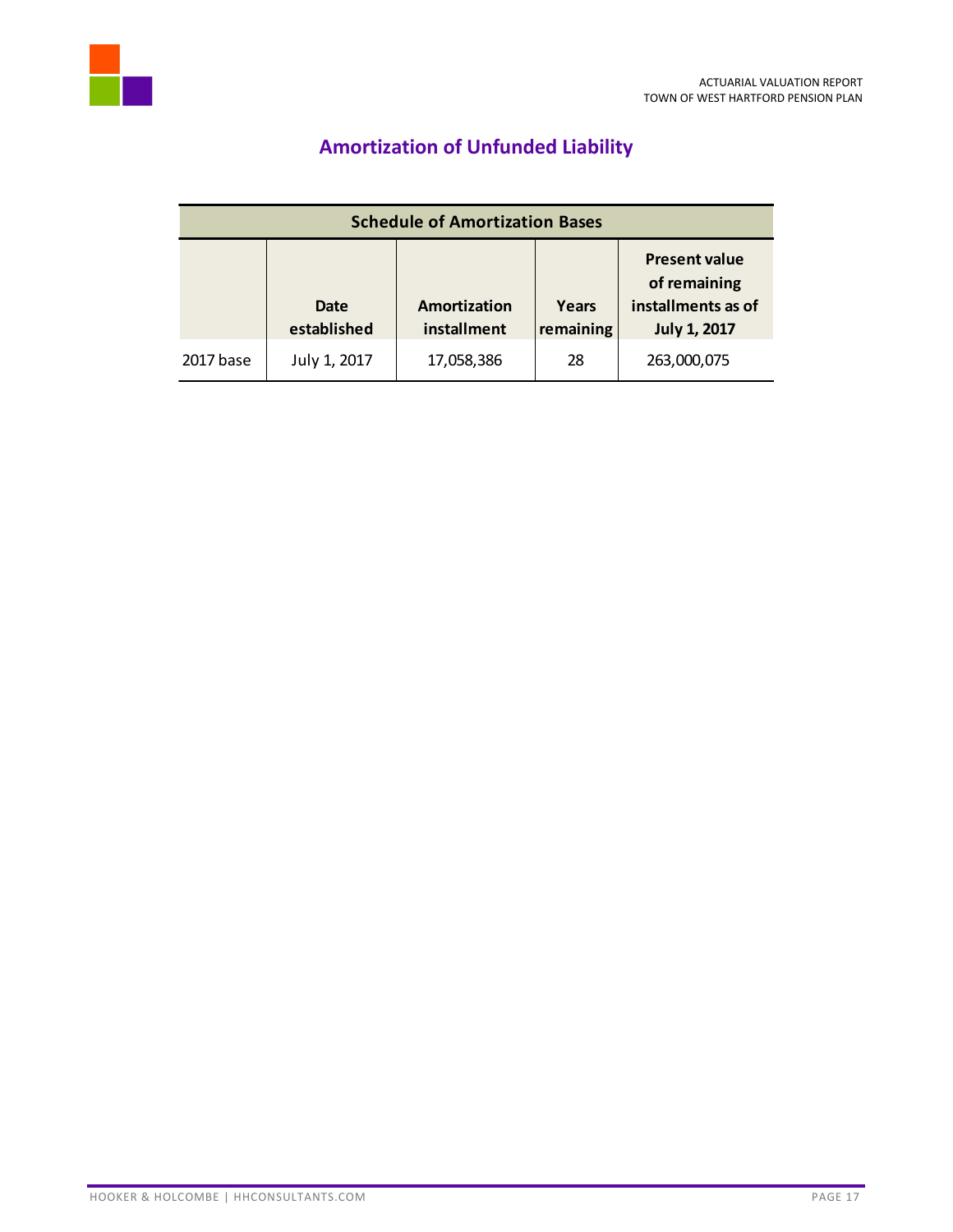

# **Member Data**

<span id="page-19-0"></span>The data reported by the Plan Sponsor for this valuation includes 854 active employees who met the Plan's minimum age and service requirements as of July 1, 2017.

| <b>Member Data</b>         |               |                             |                                 |              |
|----------------------------|---------------|-----------------------------|---------------------------------|--------------|
|                            | <b>Active</b> | <b>Terminated</b><br>vested | <b>Members in</b><br>pay status | <b>Total</b> |
| Total members July 1, 2015 | 856           | 81                          | 1,077                           | 2,014        |
| Adjustments                | $\Omega$      | +9                          | $+6$                            | $+15$        |
| Retirements                | $-82$         | $-19$                       | $+101$                          | 0            |
| <b>Disabilities</b>        | 0             | N/A                         | $\Omega$                        | $\Omega$     |
| Terminations               |               |                             |                                 |              |
| Vested                     | $-16$         | $+16$                       | N/A                             | $\Omega$     |
| Lump sum payments          | $-21$         | $-16$                       | N/A                             | $-37$        |
| Due contributions only     | 0             | N/A                         | N/A                             | $\Omega$     |
| Deaths                     |               |                             |                                 |              |
| With death benefit         | $-2$          | $\Omega$                    | $-12$                           | $-14$        |
| Without death benefit      | $-1$          | $-2$                        | $-60$                           | $-63$        |
| <b>Transfers</b>           | $\Omega$      | $\Omega$                    | N/A                             | 0            |
| Rehires                    | $+2$          | $-2$                        | N/A                             | $\Omega$     |
| New beneficiaries          | N/A           | N/A                         | $+12$                           | $+12$        |
| New entrants               | $+118$        | N/A                         | N/A                             | $+118$       |
| Total members July 1, 2017 | 854           | 67                          | 1,124                           | 2,045        |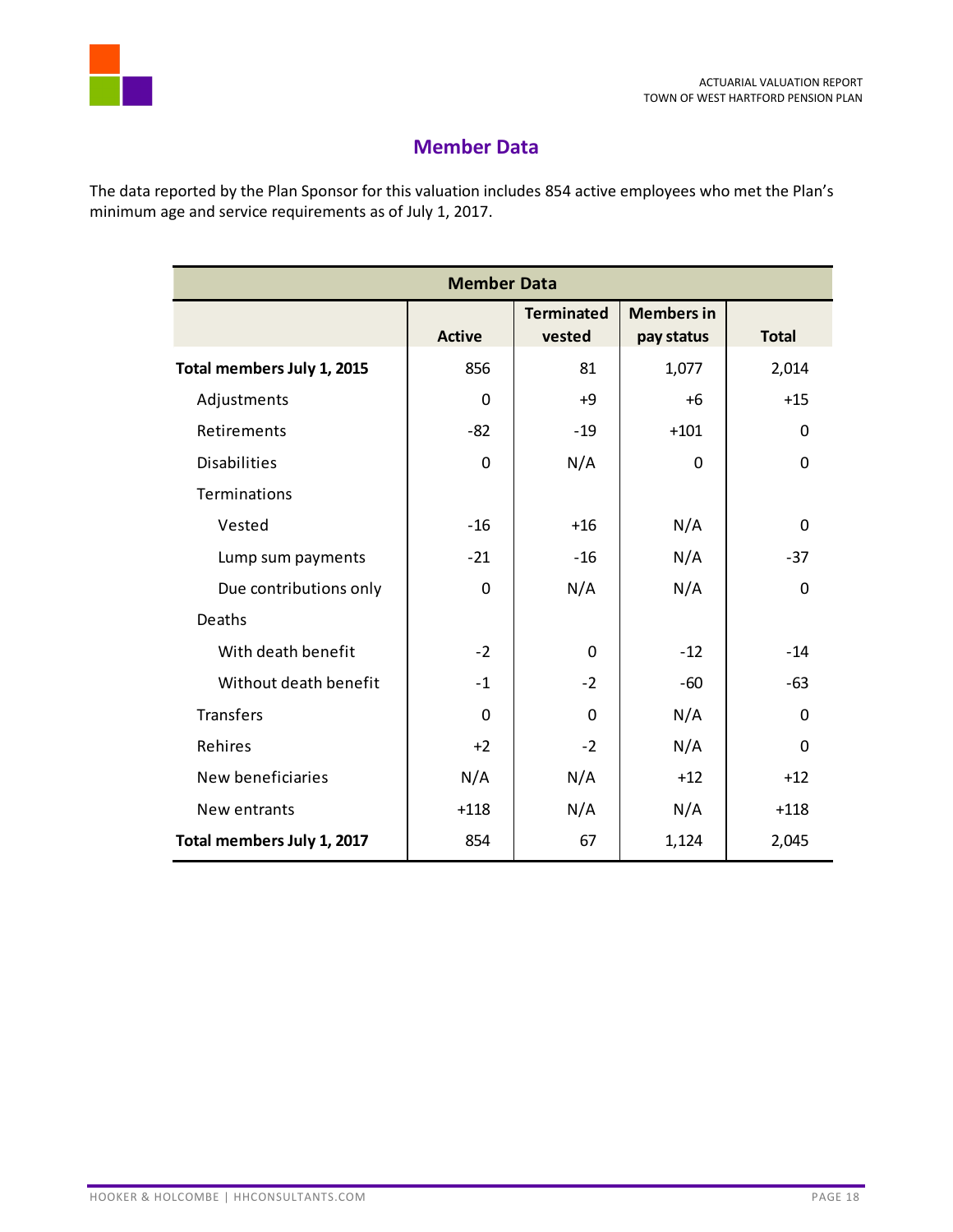



# **Member Counts by Status**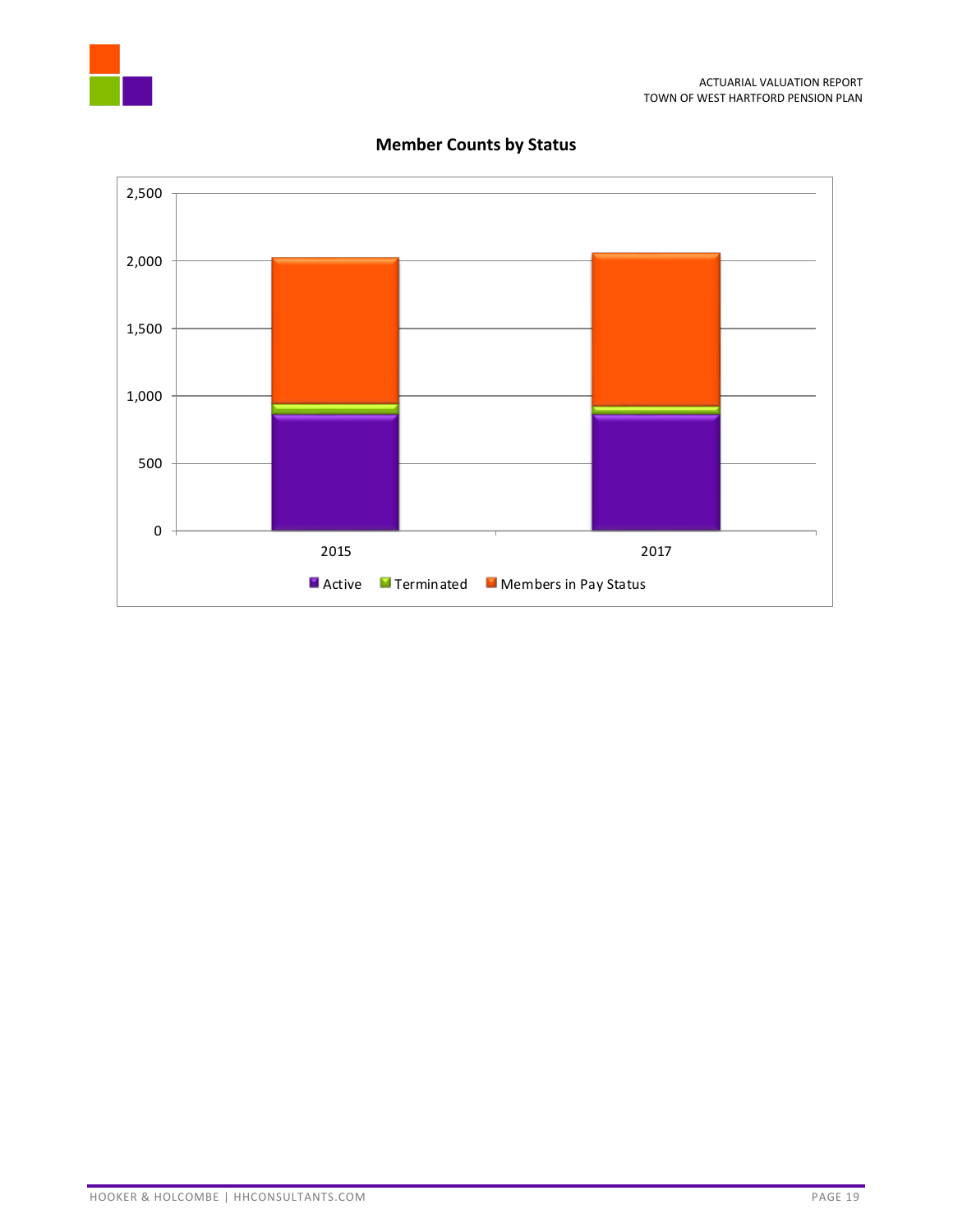

| <b>Member Data</b>           |                                              |           |                                 |
|------------------------------|----------------------------------------------|-----------|---------------------------------|
|                              | <b>Terminated</b><br><b>Active</b><br>vested |           | <b>Members in</b><br>pay status |
| Average age                  |                                              |           |                                 |
| July 1, 2015                 | 49.1                                         | 48.4      | 70.7                            |
| July 1, 2017                 | 49.0                                         | 47.3      | 70.7                            |
| <b>Average service</b>       |                                              |           |                                 |
| July 1, 2015                 | 13.3                                         | N/A       | N/A                             |
| July 1, 2017                 | 12.8                                         | N/A       | N/A                             |
| Covered employee payroll     |                                              |           |                                 |
| July 1, 2015                 | \$56,648,623                                 | N/A       | N/A                             |
| July 1, 2017                 | 58,707,946                                   | N/A       | N/A                             |
| <b>Total annual benefits</b> |                                              |           |                                 |
| July 1, 2015                 | N/A                                          | \$405,137 | \$27,732,022                    |
| July 1, 2017                 | N/A                                          | 446,133   | 30,049,509                      |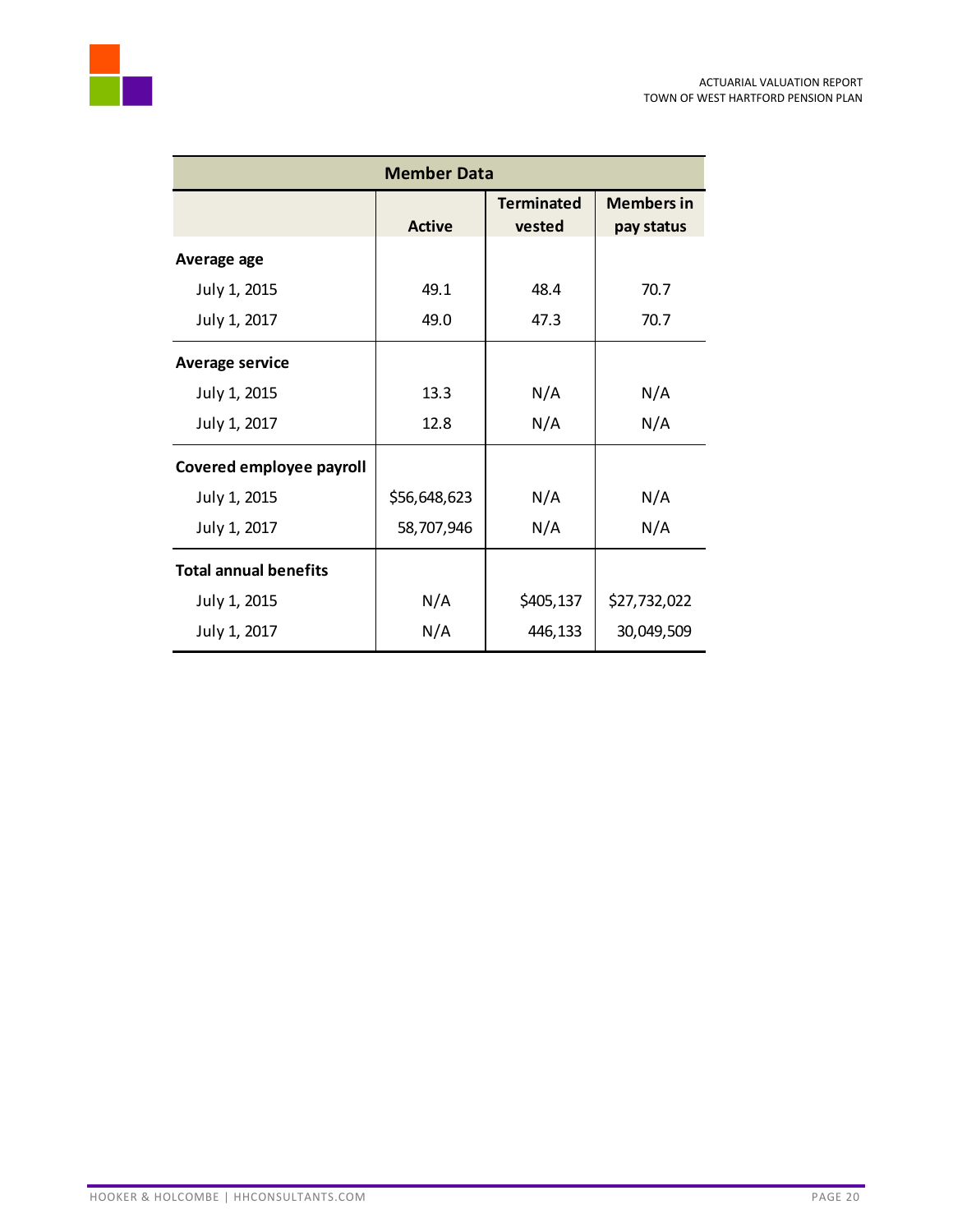

# **Description of Actuarial Methods**

#### <span id="page-22-0"></span>**Asset Valuation Method**

The Actuarial Value of assets used in the development of plan contributions phases in the recognition of differences between the Market Value and Expected Actuarial Value by recognizing 20% of the difference each year.

#### **Actuarial Cost Method**

- A. Changes in Actuarial Cost Method: None.
- B. Description of Current Actuarial Cost Method:

Basic cost method: Entry Age Normal (level percentage of salary)

Normal Cost: Under this method, the total normal cost is the sum of amounts necessary to fund each active member's normal retirement benefit if paid annually from entry age to assumed retirement age. Entry age is the age at which the employee would have been first eligible for the plan, if it had always been in effect. The normal cost for each participant is expected to remain a level percentage of the employee's salary. The normal cost for the plan is the difference between the total normal cost for the year and the anticipated member contributions for that year.

Past Service Liability: The present value of future benefits that relates to service before the valuation date is the total past service liability. The unfunded past service liability is the difference between the total past service liability and any assets (including accumulated member contributions). This amount is amortized over 28 years on a closed basis.

In addition, an annual 2.00% amortization increase rate was assumed.

(Prior Valuation: 2.25%). For future valuation the amortization increase rate is planned to decrease by 0.25% each year.

Experience Gains and Losses: All experience gains and losses (the financial effect of the difference between the actual experience during the prior period and the result expected by the actuarial assumptions for that prior period) appear directly in the past service liability and are amortized at the same rate the plan is amortizing the remaining unfunded past service liability.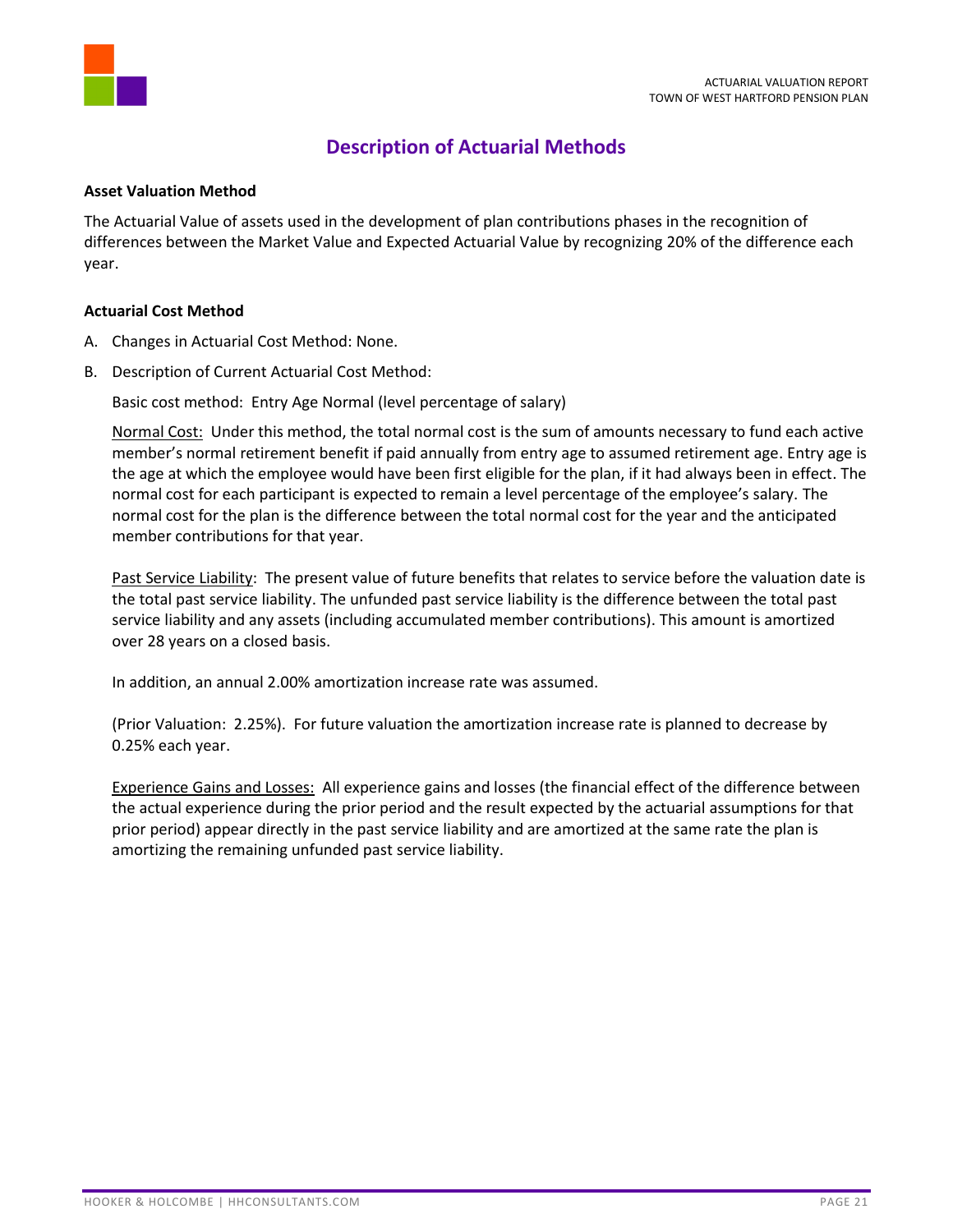



#### <span id="page-23-0"></span>**Changes in Actuarial Assumptions**

Changes to the actuarial assumptions are listed below. (The assumptions used before and after these changes are more fully described in the section below.)

- Mortality
- Investment rate of return
- Rate of compensation increase (in year 1 only)

The assumptions indicated were changed to represent the Enrolled Actuary's current best estimate of anticipated experience of the plan.

#### **Investment rate of return** (net of investment-related and administrative expenses)

7.25%. (Prior: 7.5%)

#### **Rate of compensation increase** (including inflation)

Based on age per the table below.

| Age   | Rate  |
|-------|-------|
| 25    | 6.00% |
| 25-29 | 5.85% |
| 30-34 | 4.65% |
| 35-39 | 4.35% |
| 40-49 | 3.65% |
| 50-59 | 3.50% |
| 60+   | 2.80% |

An additional increase is assumed in year 1 only as follows:

Part  $D - 6.00\%$ 

(Prior Year:

Part B – 1.35% Part B1 – 2.00% Part E – 1.66%)

The assumption is based on input from the plan sponsor regarding future expectations, as well as knowledge that younger employees generally earn higher annual percentage increases than older employees.

#### **Inflation**

2.75%.

This assumption is based on long term historical inflation numbers. While near term averages have been lower, we do not believe this trend will continue indefinitely and expect that there will be a reversion to the long-term average.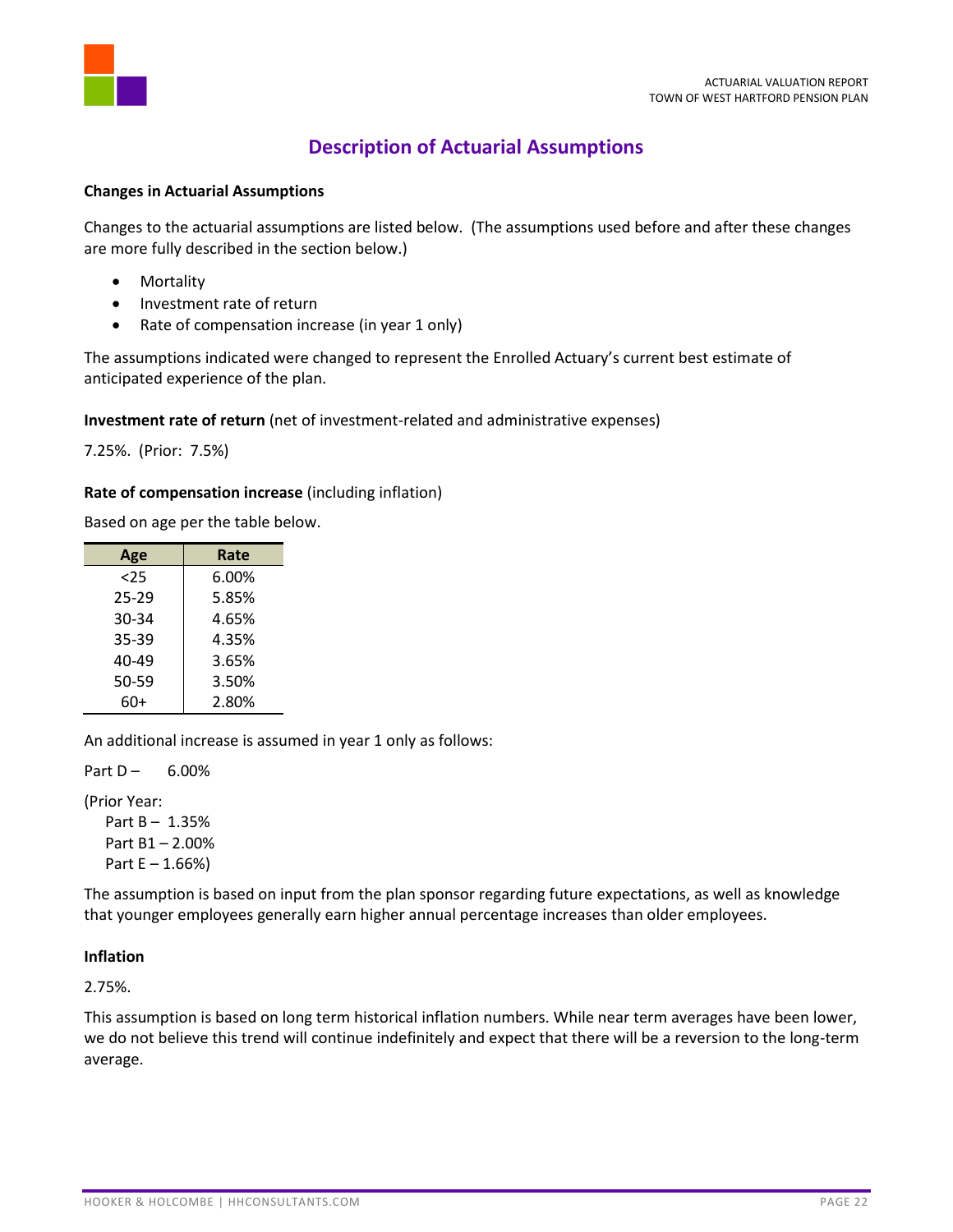#### **Mortality**

Non-Disabled Mortality: RP-2000 Annuitant and Non-Annuitant Mortality Tables for Males and Females projected from a base year of 2006 to valuation date by Scale BB. A Blue Collar adjustment is applied pre- and post-retirement for members of the Custodial (05), Maintenance (06), Grounds (70), Building Maintenance (71), Streets (62), Fire (61) and Police (60) groups.

Disabled Mortality: RP-2000 Disabled Mortality Table.

(Prior: Non-Disabled Mortality: RP-2000 Annuitant and Non-Annuitant Mortality Tables for Males and Females projected to valuation date by Scale AA. A Blue Collar adjustment is applied pre- and post-retirement for members of the Custodial (05), Maintenance (06), Grounds (70), Building Maintenance (71), Streets (62), Fire (61) and Police (60) groups.)

#### **Mortality Improvement**

Non-Disabled Mortality Improvement: Projected to date of decrement using Scale BB (generational).

(Prior: Non-Disabled Mortality Improvement: Projected from valuation date to 2020 using Scale AA.)

Disabled Mortality Improvement: None.

We have selected a mortality table commonly used by public pension systems (such as the State of Massachusetts). It is a recently published pension mortality study released by the Society of Actuaries. The plan does not have sufficiently credible data on which to perform a mortality experience study.

We are using Scale BB because it is consistent with recent industry analysis of future mortality improvement.

#### **Retirement age**

# Parts B & B1

| All other ages |      |  |  |
|----------------|------|--|--|
| Age            | Rate |  |  |
| 45-49          | 1%   |  |  |
| 50-54          | 3    |  |  |
| 55-59          | 5    |  |  |
| 60             | 15   |  |  |
| 61-64          | 10   |  |  |
| 65-69          | 40   |  |  |
| 70             | 100  |  |  |

# Parts C

| All other ages |      |  |  |
|----------------|------|--|--|
| Age            | Rate |  |  |
| 40-44          | 1%   |  |  |
| 45-49          | 5    |  |  |
| 50-55          | 10   |  |  |
| 56-64          | 25   |  |  |
| 65             | 100  |  |  |

In the year the participant is first eligible for unreduced pension and retiree medical, the assumed rate is the greater of the rate based on age in the chart above and 25%.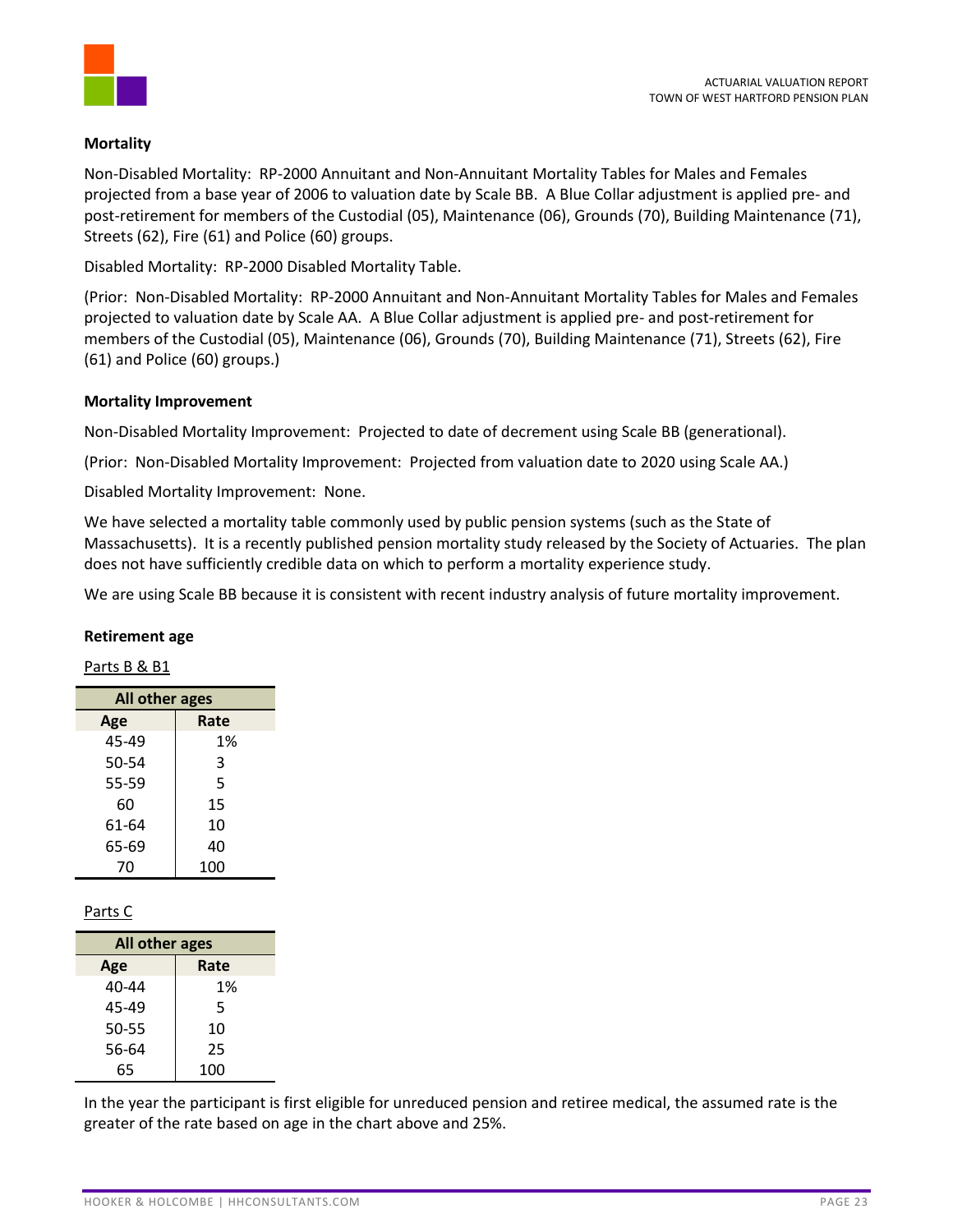

#### **Retirement age (cont.)**

Parts D

| All other ages |               |  |  |
|----------------|---------------|--|--|
| Age            | Rate          |  |  |
| 30-39          | 1%            |  |  |
| 40-44          | $\mathfrak z$ |  |  |
| 45-54          | 10            |  |  |
| 55-61          | 20            |  |  |
| 62             | 100           |  |  |

In the year the participant is first eligible for unreduced pension and retiree medical, the assumed rate is the greater of the rate based on age in the chart above and 25%.

All members older than the latest assumed retirement age are assumed to retire immediately.

#### **Termination prior to retirement**

Parts B & B1

|     |         | <b>Service</b> |       |       |
|-----|---------|----------------|-------|-------|
| Age | $0 - 2$ | $3 - 5$        | $6-9$ | $10+$ |
| 20  | 30%     | 12%            | 8%    | 6%    |
| 25  | 25      | 11             |       |       |
| 30  | 20      | 10             | 6     |       |
| 35  | 15      | 9              |       |       |
| 40+ | 10      | 8              |       |       |

Parts C**:** None.

Parts D: Crocker-Sarasan Table T-1.

#### **Disability**

The following annual rates of disability are assumed:

| Age | Rate     |  |
|-----|----------|--|
| 20  | $0.08\%$ |  |
| 30  | 0.09%    |  |
| 40  | 0.17%    |  |
| 50  | 0.51%    |  |
| 60  | 1.44%    |  |

Service connected disabilities are assumed to comprise 50% of total disability for Parts C & D and 20% for Parts B & B1.

The participant's regular accrued benefit is assumed to be higher than the other disability benefits under the plan.

The actuarial assumptions in regards to rates of decrement shown above are based on standard tables modified for certain plan features such as eligibility for full and early retirement where applicable and input from the plan sponsor.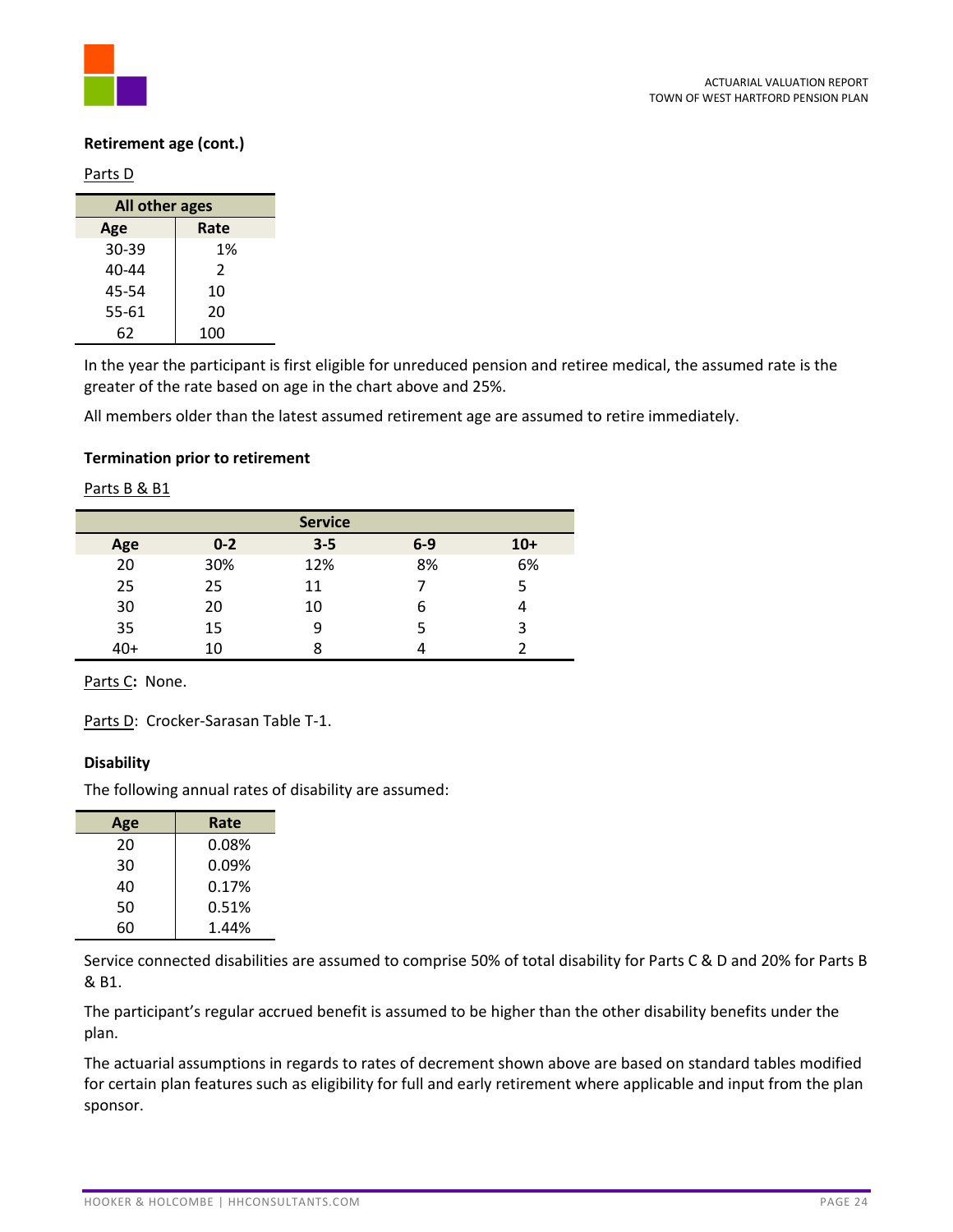

#### **Administrative expenses**

Estimated administrative expenses based on expenses paid in the prior year increased with inflation, rounded to the nearest \$1,000.

#### **Amortization increase rate**

2.00% per year. (Prior valuation: 2.25%).

# **Payroll growth**

2.50% per year.

#### **Percent of active employees married**

80%.

# **Spouse's age**

Husbands are assumed to be 3 years older than wives.

#### **Cost of Including Unused Sick Pay in Average Final Compensation**

Parts B & B1 5.00% of benefit amount for active participants.

Parts C & D 5.25% of benefit amount for active participants.

#### **Survivor Benefit**

# Parts C & D

The survivorship benefit was valued at 25% of final pay while the normal form of the retirement benefit was set as a 10% Joint & Survivor in order to account for the additional death benefit for these groups.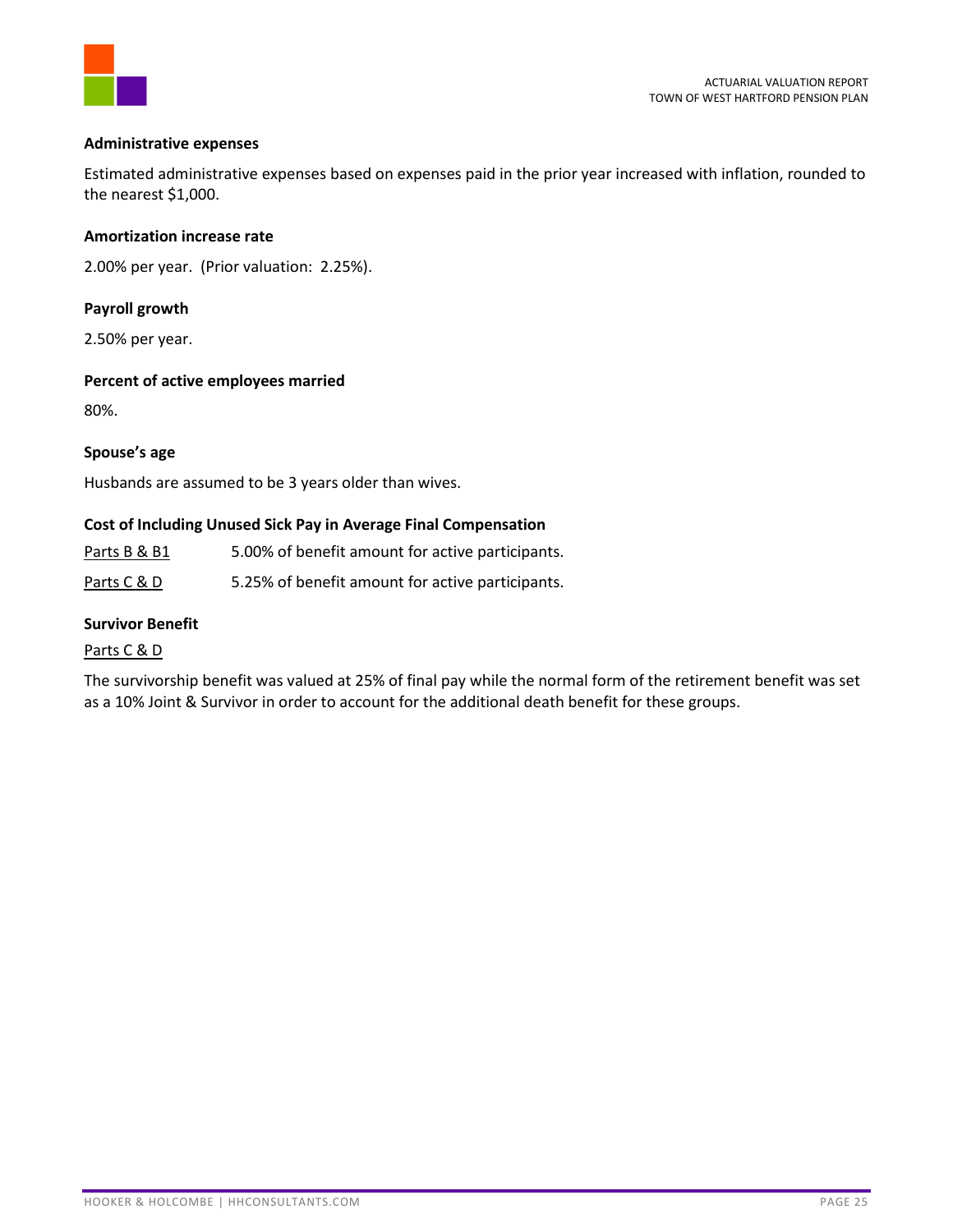

# **Summary of Plan Provisions**

<span id="page-27-0"></span>This exhibit summarizes the major provisions of the Plan. It is not intended to be, nor should it be interpreted as a complete statement of all plan provisions. To the extent that this summary does not accurately reflect the plan provisions, then the results of this valuation may not be accurate.

# **Effective Date of Plan**

March 1, 1945

# **Covered Employees**

Employees working at least 1,000 hours, excluding those teachers eligible under the State Teachers Retirement System, may participate. Participation is compulsory for new employees hired under age 50.

Employees hired after the following dates are not covered by the Pension Plan:

Nurses (07) June 30, 2010 Cafeteria (08) June 30, 2011 Security (12) June 30, 2010

Directors (59) hired after July 1, 2012 can elect to opt out of the Pension Plan.

# **Classes of Members**

# Part A

Covered Employees on December 8, 1959 who did not elect coverage under Social Security plus certain police officers and firefighters not covered under Part C or Part D.

# Part B

All Covered Employees not in Parts A, B1, C, D or E.)

| <b>Town Unions</b>               |  |
|----------------------------------|--|
| Nurses (58)                      |  |
| Directors (59)                   |  |
| Streets (62)                     |  |
| Clerical (65)                    |  |
| Non-Bargaining Clerical (66)     |  |
| Non-Bargaining (68)              |  |
| Grounds (70)                     |  |
| <b>Building Maintenance (71)</b> |  |
| Professional/Management (73)     |  |
| Supervisor (74)                  |  |
| Parking Monitors (81)            |  |
| Corporate Counsel (87)           |  |
| Town Manager (90)                |  |
|                                  |  |

# Part B1 (64)

All Covered Employees classified as public safety dispatchers.

# Part C (61)

All Covered Employees classified as firefighters except those covered in Part A.

# Part D (60)

All Covered Employees classified as police officers except those covered in Part A.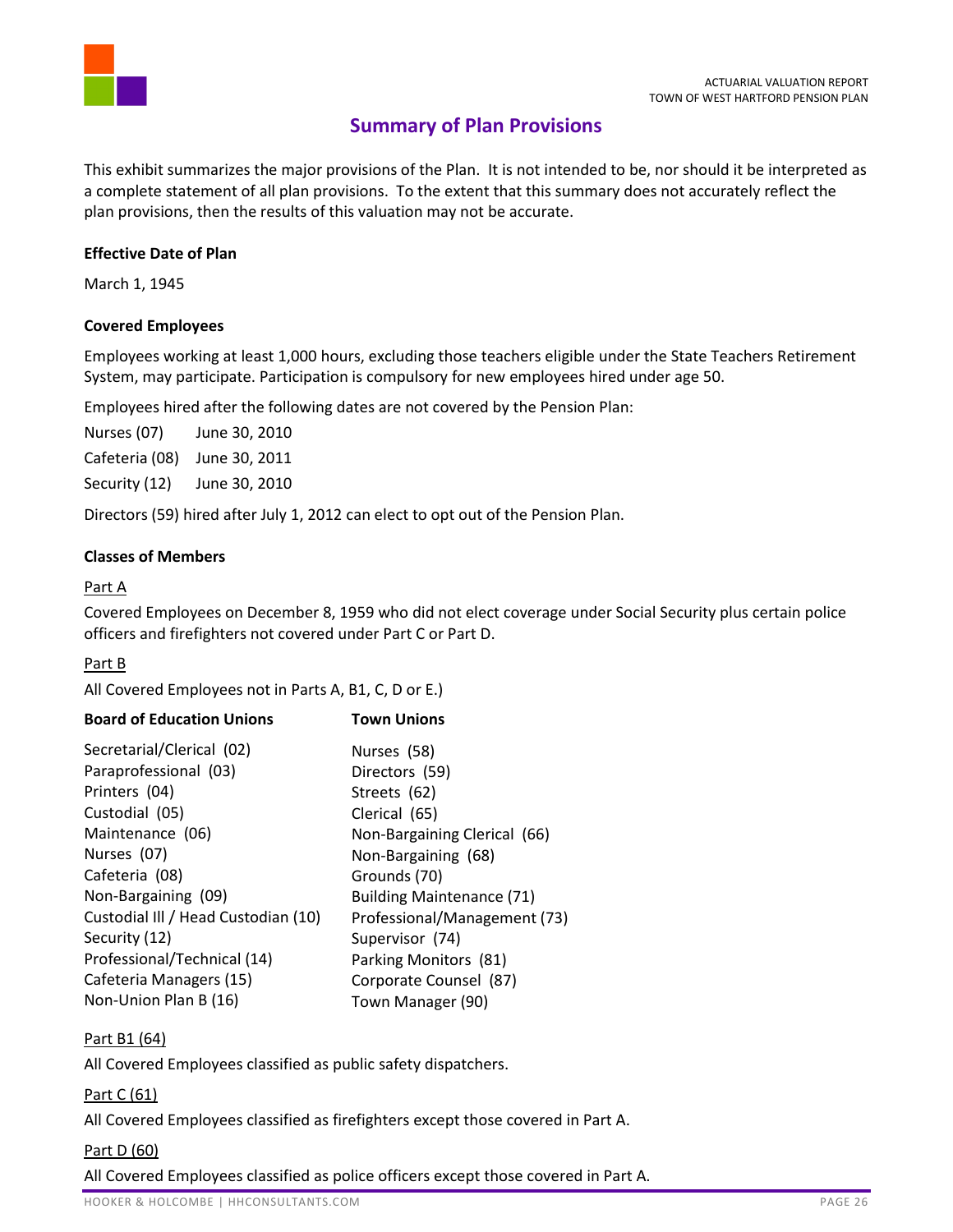

#### **Classes of Members (cont.)**

# Part E

Covered Employees in the following unions, hired after the dates below:

Secretaries (02) effective May 21, 2013 Paraprofessionals (03) effective May 21, 2013 Printers (04) effective October 2, 2012 Custodians (05) effective October 2, 2012 Maintenance (06) effective October 2, 2012 Custodial Ill (10) effective July 1, 2014 Professional/Technical (14) effective October 15, 2013 Cafeteria Managers (15) effective July 1, 2014 Town Directors (59) effective July 1, 2012 Streets (62) effective August 1, 2016 Clerical (65) effective May 24, 2016 Grounds(70) effective September 24, 2015 Building Maintenance (71) effective May 24, 2016 Professional/Management (73) effective September 24, 2015 Supervisor (74) effective May 24, 2016 Parking Monitors (81) effective February 7, 2017

# **Credited Service**

All service, including completed months is from date of hire to date of actual retirement, date of death, or date of termination of employment. Solely for the purpose of calculating amount of pension (see Normal Retirement Benefit) credited service includes any additional service credited in connection with the prior governmental service purchase provision of the plan.

# **Average Final Compensation**

Average of the three highest calendar years of compensation, prior to date of actual retirement. Unused sick pay is included in average final compensation to the extent allowed under the plan.

For Part B and Part E members described below, the average final compensation shall not exceed the member's highest paid calendar year base wage. The highest paid calendar year base wage will be calculated on base wages or salary only and will not include payments on account of overtime worked, longevity payments, meal payments, or any other payment.

- Town unions hired on/after July 1, 2013,
- Maintenance (06), Nurses (07), Professional/Technical (14), Cafeteria (08), Cafeteria Managers (15), and Printers (04) hired after July 1, 2004;
- Custodial (05) and Head Custodians (10) hired on/after July 1, 2006;
- Security (12), Secretarial/ Clerical (02), Paraprofessional (03), and Non Union (09) hired on/after May 1, 2006.

For Part C members hired after April 1, 2014, the employee's final rate of compensation is used. The final rate of compensation is defined as the highest bi-weekly rate of pay attained by the employee times 26.089, plus the highest holiday pay attained by the employee.

Compensation is limited to \$200,000, indexed in accordance with the Internal Revenue Code requirements for qualified plans.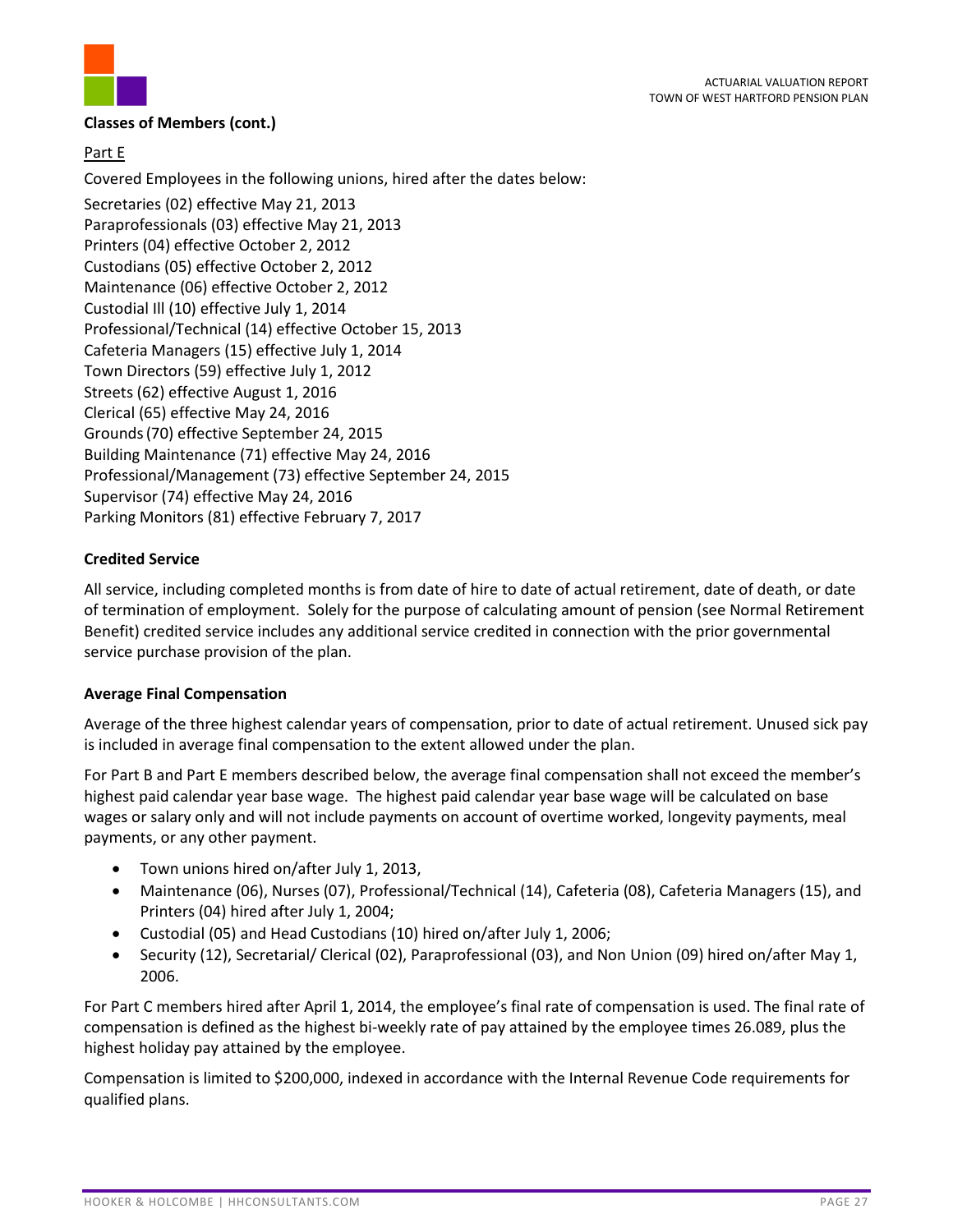



#### **Unused Sick Pay**

Unused sick pay is included in pension calculations for the following groups:

- Part C members hired prior to July 1, 2005,
- Part D members hired prior to August 1, 2006,
- Part B members in Town unions hired prior to July 1, 2003,
- Part B members in Maintenance (06), Nurses (07), and Professional/Technical (14) hired prior to July 1, 2004;
- Part B members in Cafeteria Managers (15), Custodial (05), Security (12), Custodian III (10), Cafeteria (08), and Printers (04) hired prior to July 1, 2005; and
- Part B members in Secretarial/ Clerical (02), Paraprofessional (03), and Non Union (09) hired prior to July 1, 2006.

#### **Covered Compensation**

Covered compensation, as defined under Revenue Ruling 71-446, for persons turning age 65 during later of the year the member turns age 65 or the year of actual retirement.

#### **Vesting**

An active member will become vested after 5 years of service (Dispatchers (64) members hired after June 30, 2007 - 10 years of service). The monthly benefit is equal to the accrued pension at date of termination; in lieu thereof, the member can elect to receive a refund of member contributions with credited interest. The monthly benefit is payable starting at the member's Normal Retirement Date. The vested member can elect to retire early (if he meets the early retirement eligibility criteria) and receive a reduced monthly benefit.

#### **Normal Form**

Single life annuity

#### **Optional Benefits at Retirement**

100%, 66-2/3% or 50% contingent annuitant option or 10 year certain and life option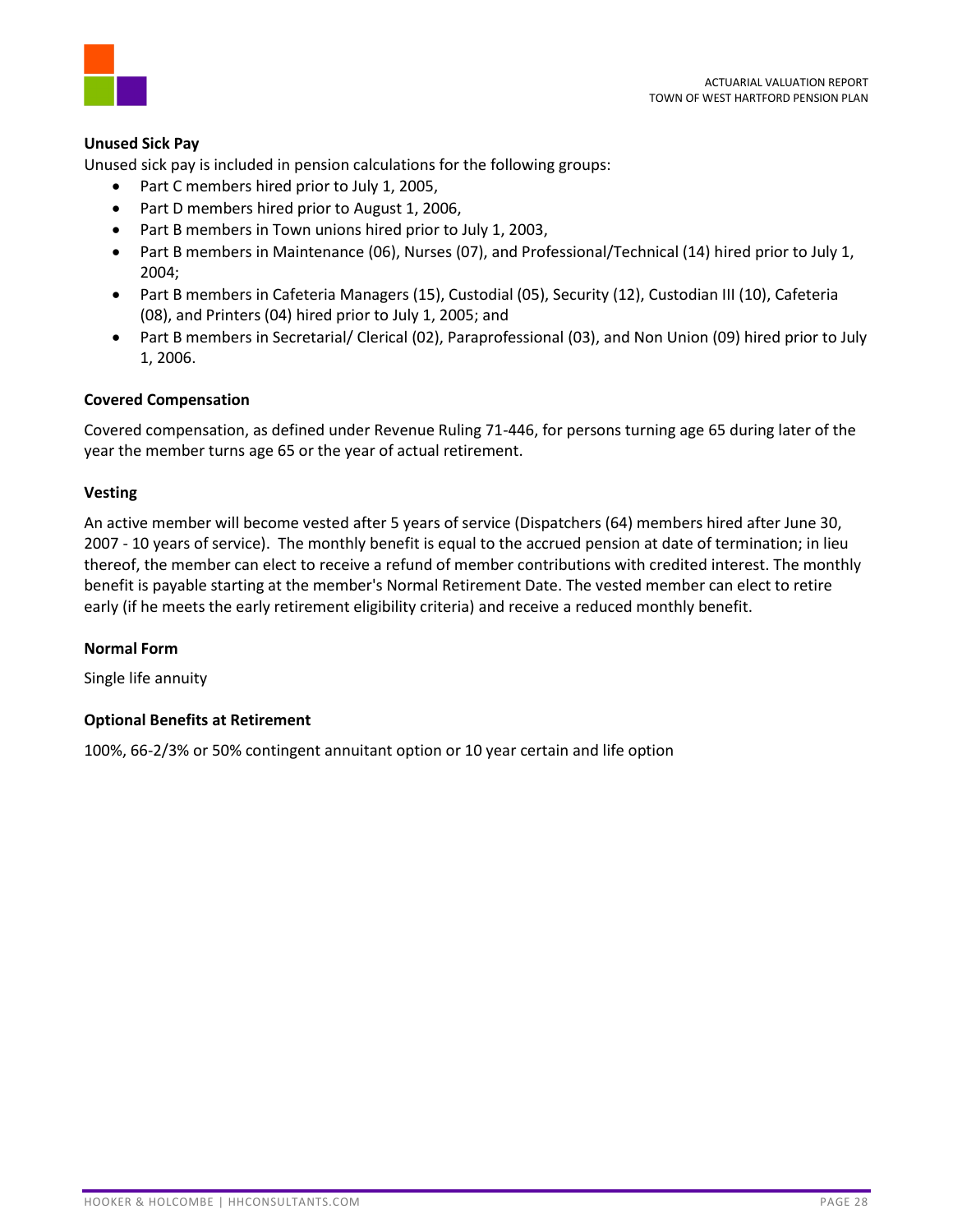

#### **Member Contributions**

#### Part B

Percent of compensation varies by union. For some unions, members with long service contribute a lower percentage. For members in these unions hired prior to July 1, 2003, the lower percentage applies after 30 years of service. For members in these unions hired on or after July 1, 2003, the lower percentage applies after 35 years of service. Substitute January 1, 2006 for July 1, 2003 in the section above for Custodial (05).

|                                                                                                                                                                                                                                                                                                                                                                                      | <b>Normal Rate</b> | <b>Long Service Rate</b> |
|--------------------------------------------------------------------------------------------------------------------------------------------------------------------------------------------------------------------------------------------------------------------------------------------------------------------------------------------------------------------------------------|--------------------|--------------------------|
| Secretarial/Clerical (02)                                                                                                                                                                                                                                                                                                                                                            | 4.25%              |                          |
| Paraprofessional (03)                                                                                                                                                                                                                                                                                                                                                                | 4.00%              |                          |
| Printers (04)                                                                                                                                                                                                                                                                                                                                                                        | 3.00%              | 2.00%                    |
| Custodial (05)                                                                                                                                                                                                                                                                                                                                                                       | 3.00%              | 2.00%                    |
| Maintenance (06)                                                                                                                                                                                                                                                                                                                                                                     | 3.00%              | 2.00%                    |
| Nurses (07)                                                                                                                                                                                                                                                                                                                                                                          | 5.00%              | 2.00%                    |
| Cafeteria (08)                                                                                                                                                                                                                                                                                                                                                                       | 3.50%              |                          |
| Non-Bargaining (09)                                                                                                                                                                                                                                                                                                                                                                  | 4.25%              |                          |
| Custodial III (10)                                                                                                                                                                                                                                                                                                                                                                   | 4.25%              |                          |
| Security (12)                                                                                                                                                                                                                                                                                                                                                                        | 5.00%              |                          |
| Professional/Technical (14)                                                                                                                                                                                                                                                                                                                                                          | 4.25%              |                          |
| Cafeteria Managers (15)                                                                                                                                                                                                                                                                                                                                                              | 4.25%              |                          |
| <b>Union (16)</b>                                                                                                                                                                                                                                                                                                                                                                    | 4.25%              |                          |
| Nurses (58)                                                                                                                                                                                                                                                                                                                                                                          | 3.00%              | 2.00%                    |
| Directors (59)                                                                                                                                                                                                                                                                                                                                                                       | 5.00%              |                          |
| Streets (62)                                                                                                                                                                                                                                                                                                                                                                         | 4.50%              | 2.00%                    |
| Clerical (65)                                                                                                                                                                                                                                                                                                                                                                        | 3.80%*             | 1.80%*                   |
| Non-Bargaining Clerical (66)                                                                                                                                                                                                                                                                                                                                                         | 3.00%              | 2.00%                    |
| Non-Bargaining (68)                                                                                                                                                                                                                                                                                                                                                                  | 3.00%              | 2.00%                    |
| Grounds (70)                                                                                                                                                                                                                                                                                                                                                                         | 5.00%              | 3.00%                    |
| <b>Building Maintenance (71)</b>                                                                                                                                                                                                                                                                                                                                                     | 5.00%*             | 3.00%*                   |
| Professional/Management (73)                                                                                                                                                                                                                                                                                                                                                         | 5.00%              | 3.00%**                  |
| Supervisor (74)                                                                                                                                                                                                                                                                                                                                                                      | 5.00%              | 3.00%                    |
| Parking Monitors (81)                                                                                                                                                                                                                                                                                                                                                                | 5.00%              | 2.00%                    |
| Corporate Counsel (87)                                                                                                                                                                                                                                                                                                                                                               | 3.00%              | 2.00%                    |
| Town Manager (90)                                                                                                                                                                                                                                                                                                                                                                    | 5.00%              |                          |
| $\overline{1}$ $\overline{1}$ $\overline{2}$ $\overline{2}$ $\overline{2}$ $\overline{2}$ $\overline{2}$ $\overline{2}$ $\overline{2}$ $\overline{2}$ $\overline{2}$ $\overline{2}$ $\overline{2}$ $\overline{2}$ $\overline{2}$ $\overline{2}$ $\overline{2}$ $\overline{2}$ $\overline{2}$ $\overline{2}$ $\overline{2}$ $\overline{2}$ $\overline{2}$ $\overline{2}$ $\overline{$ |                    |                          |

\* Includes 1.00% for COLA.

\*\* Includes 1.00% for COLA. Employees hired after 9/24/2015 contribute at the Normal Rate regardless of service.

# Part B1 (64)

7.00% (Includes 1.00% for COLA)

# Part C (61)

Effective 7/1/2016, 1% of base pay plus 7.0% of compensation. Members hired after 4/1/2014, 8% of base pay.

# Part D (60)

1% of base pay plus 5.0% of compensation.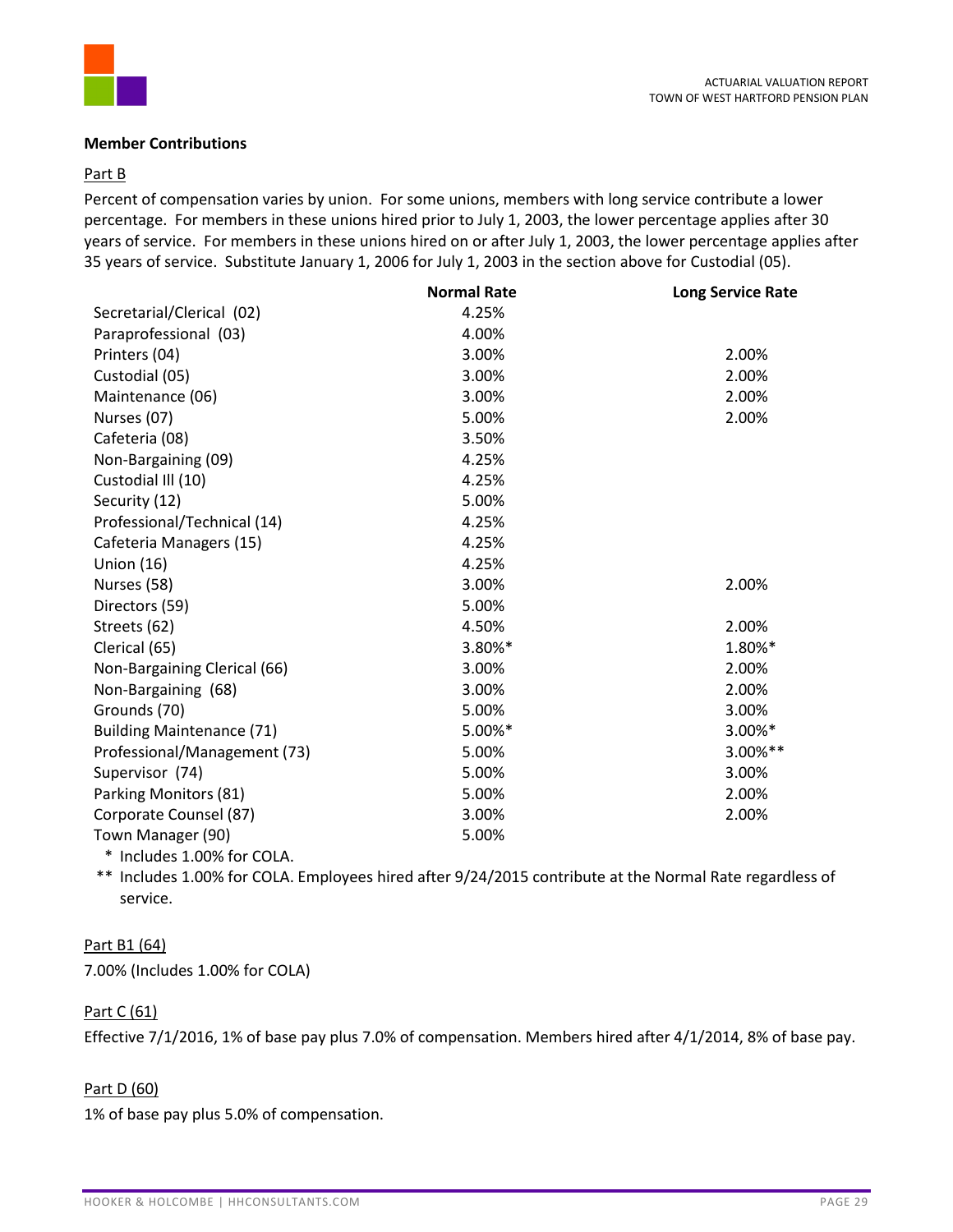

#### **Member Contributions (cont.)**

Part E 3% of base compensation.

Interest crediting rate for employee contributions is equal to 2.00% (compounded annually for all groups).

# **Normal Retirement Date**

When calculating the Normal Retirement Date, service is assumed to continue past termination date.

#### Part B and Part E

Secretarial/Clerical (02), Paraprofessional (03) and Security (12) members hired before May 1, 2006, earliest of age 55 with 25 years of Credited Service, or age 60 with 10 years of Credited Service, or age 70. For members hired after May 1, 2006, earliest of age 65 with 15 years of Credited Service, or age 62 with 35 years of Credited Service, or age 70.

Printers (04), Nurses (07), Cafeteria (08) and Cafeteria Managers (15) members hired before July 1, 2004, earliest of age 55 with 25 years of Credited Service, or age 60 with 10 years of Credited Service, or age 70. For members hired after July 1, 2004, earliest of age 65 with 15 years of Credited Service, or age 62 with 35 years of Credited Service, or age 70.

Custodial (05) members hired before January 1, 2006, earliest of age 55 with 25 years of Credited Service, or age 60 with 10 years of Credited Service, 30 years of Credited Service, or age 70. For members hired after January 1, 2006, earliest of age 65 with 15 years of Credited Service, 35 years of Credited Service, or age 70.

Maintenance (06) members hired before July 1, 2004, earliest of age 55 with 25 years of Credited Service, or age 60 with 10 years of Credited Service, 30 years of Credited Service, or age 70. For members hired after July 1, 2004, earliest of age 65 with 15 years of Credited Service, or age 62 with 35 years of Credited Service, or age 70.

Non-Bargaining (09) and Custodial III (10) members hired before July 1, 2006, earliest of age 55 with 25 years of Credited Service, or age 60 with 10 years of Credited Service, or age 70. For members hired after July 1, 2006, earliest of age 65 with 15 years of Credited Service, or age 62 with 35 years of Credited Service, or age 70.

Professional/Technical (14) members hired before July 1, 2004 earliest of age 55 with 25 years of Credited Service, or age 60 with 10 years of Credited Service, or age 70. For members hired after July 1, 2004, earliest of age 65 with 15 years of Credited Service, or age 62 with 35 years of Credited Service, or age 70.

Streets (62) members hired before July 1, 2003, earliest of age 55 with 25 years of Credited Service, or age 60 with 10 years of Credited Service, 30 years of Credited Service, or age 70. For members hired after July 1, 2003, earliest of age 65 with 15 years of Credited Service, 35 years of Credited Service, or age 70.

Nurses (58), Directors (59), Clerical (65), Non-Bargaining Clerical (66), Non-Bargaining (68), Professional/Mgmt (73), Corporate Counsel (87) and Town Manager (90) members hired before July 1, 2003, earliest of age 55 with 25 years of Credited Service, or age 60 with 10 years of Credited Service, or age 70. For members hired after July 1, 2003, earliest of age 65 with 15 years of Credited Service, or age 62 with 35 years of Credited Service, or age 70.

Grounds (70), Building Maintenance (71) and Supervisor (74) members hired before July 1, 2003, earliest of age 55 with 25 years of Credited Service, or age 60 with 10 years of Credited Service, 30 years of Credited Service, or age 70. For members hired after July 1, 2003, earliest of age 65 with 15 years of Credited Service, or age 62 with 35 years of Credited Service, or age 70.

Parking Monitors (81) earliest of age 65 with 15 years of Credited Service, or age 62 with 35 years of Credited Service, or age 70.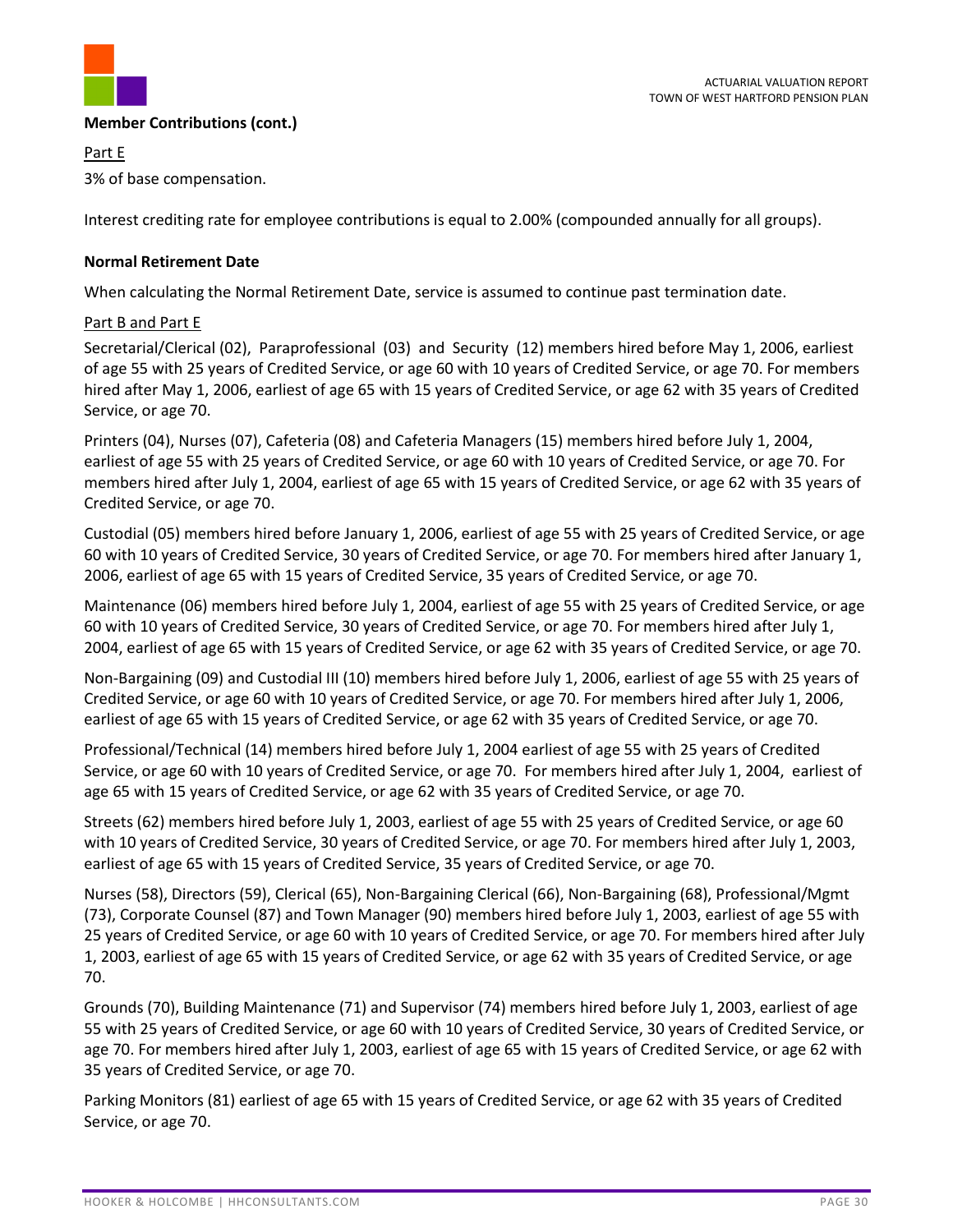

#### **Normal Retirement Date (cont.)**

#### Part B1 (64)

Members hired before July 1, 2007, earliest of age 55 with 25 years of Credited Service, or age 60 with 10 years of Credited Service, 20 years of Credited Service, or age 70. Members hired on or after July 1, 2007, 25 years of Credited Service.

# Part C (61)

Members hired before July 1, 2005, earliest of age 55 with 10 years of Credited Service, 20 years of Credited Service, or age 65. Members hired after July 1, 2005, age 50 with 25 years of Credited Service or age 65.

# Part D (60)

Earliest of age 55 with 10 years of Credited Service, 20 years of Credited Service, or age 65.

#### **Normal Retirement Benefit**

# Part B

For service prior to January 1, 1986:

- (1) 2% times Average Final Compensation times Credited Service up to 33 years, plus 1% times Average Final Compensation times Credited Service in excess of 33 years; less
- (2) 5/6% times Average Final Compensation not in excess of Covered Compensation times Credited Service; plus
- (3) For Members who retire before age 62, a temporary allowance calculated as in (2) above. Such benefit shall terminate with the payment for the month the member attains Social Security Normal Retirement Age if in a Town union and age 62 otherwise.

For service after January 1, 1986: 2% times Average Final Compensation times Credited Service to a maximum of 35 years. Max 30 for Custodial (05).

For the groups listed below, the normal retirement benefit with 30 years of Credited Service is 70% of Average Final Compensation:

Custodial (05) hired before January 1, 2006 Maintenance (06) hired before July 1, 2004 Streets (62) hired prior to July 1, 2003 Non-Bargaining Clerical (66) hired before July 1, 2003 Non-Bargaining (68) Grounds (70) hired before July 1, 2003 Building Maintenance (71) hired before July 1, 2003 Professional/Management (73) hired before July 1, 2003 Supervisor (74) hired before 7/1/2003

Clerical (65) members hired prior to July 1, 2003 at age 55 with 25 (30) years of Credited Service, normal retirement benefit is 60% (70%) of Average Final Compensation.

# Part B1 (64)

Same as Part B. For members hired on or after July 1, 2007 who retire with 25-27 years of Credited Service, 55% of Average Final Compensation; with 28+ years of Credited Service, 56% of Average Final Compensation plus 2% for each additional year of Credited Service to a maximum of 35 years of Credited Service.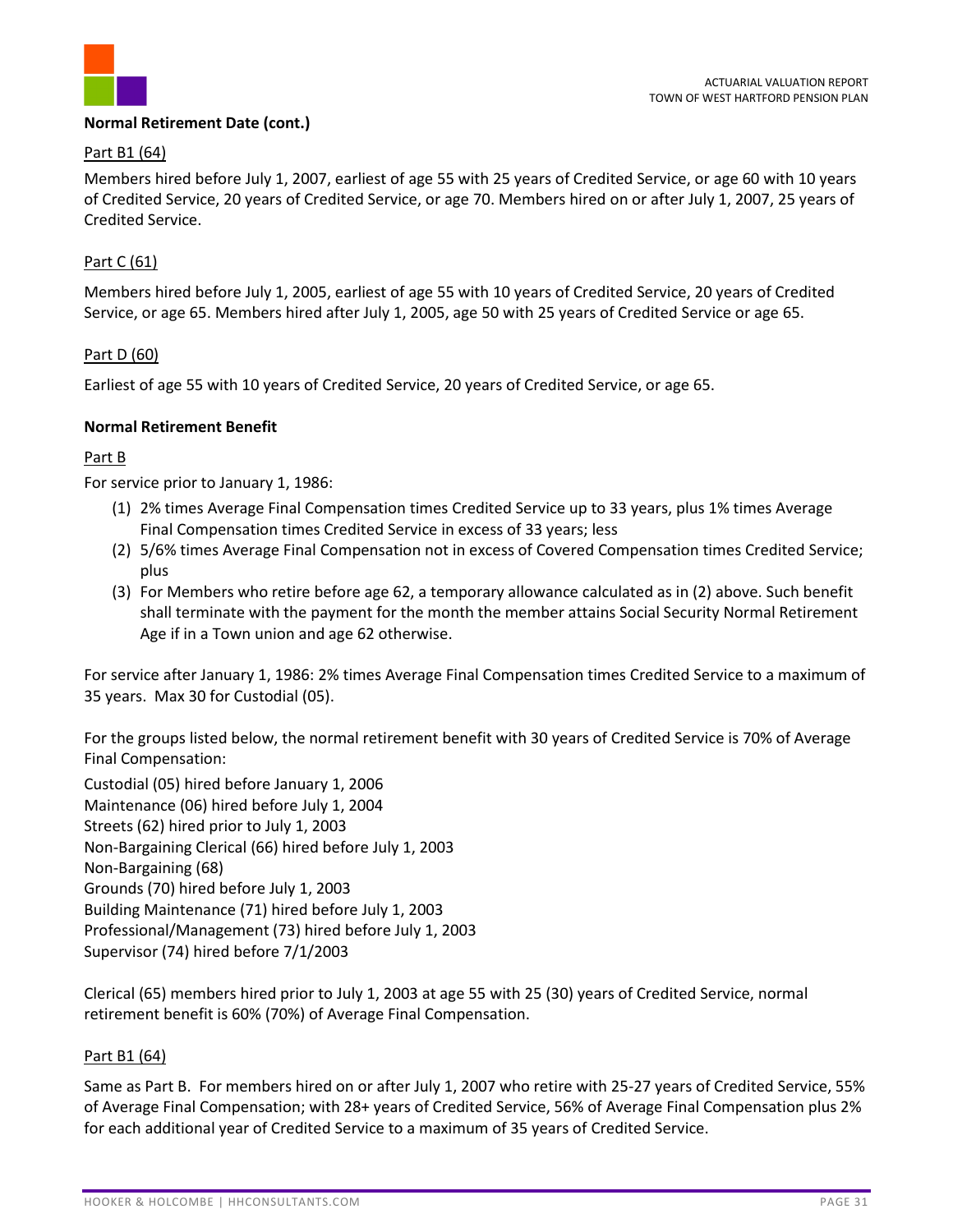

#### **Normal Retirement Benefit (cont.)**

# Part C (61)

For members hired before April 1, 2014 2.5% times Average Final Compensation times Credited Service, up to 75% of Average Final Compensation (except as noted below).

For members actively employed on July 1, 2014 and hired prior to April 1, 2014 who retire with 30 years of Credited Service, 80% times Average Final Compensation.

For members hired after April 1, 2014, 2.0% times Average Final Compensation times Credited Service. Members who retire with 30 years of Credited Service, 65% of Average Final Compensation. Shall not exceed 65% of Average Final Compensation.

#### Part D (60)

For members hired before August 1, 2006, 2.5% times Average Final Compensation times Credited Service.

For members hired after August 1, 2006, 2.5% times average base pay in the highest three calendar years determined without regard to overtime, private duty, sick leave or any other compensation than base pay.

For members on payroll as of July 1, 2006 or hired thereafter that retire with 30 years of Credited Service, 80% times Average Final Compensation (excludes any buyback time).

#### Part E

1% times Average Final Compensation times Credited Service to a maximum of 35 years.

#### **Minimum Benefit**

#### Parts B, B1 & E

\$360 per year. Terminated vested members, reduced by \$24 per year for less than 15 years of continuous credited service.

#### Parts C & D

\$1,000 per year. For Part C members, benefit is reduced by \$67 per year less than 15 years of continuous service.

#### **Maximum Benefit**

# Part B & Part E

Part B - Generally 75% of Average Final Compensation, with the following exceptions: Streets (62), Grounds (70), Building Maintenance (71), Professional/Mgmt (73) eligible for normal retirement, and Supervisor (74) members hired prior to July 1, 2003 who retire with 30 years of service, the maximum benefit (before the Supplemental Benefit) is equal to 70% of Average Final Compensation.

Part E – 35% of Average Final Compensation.

In addition, the benefit (before the Supplemental Benefit) is limited as follows:

- All Board of Education unions except Printers (04) and Cafeteria Workers (08), 100% of the final year's base pay;
- All other Town union members, 100% of the final year's base pay.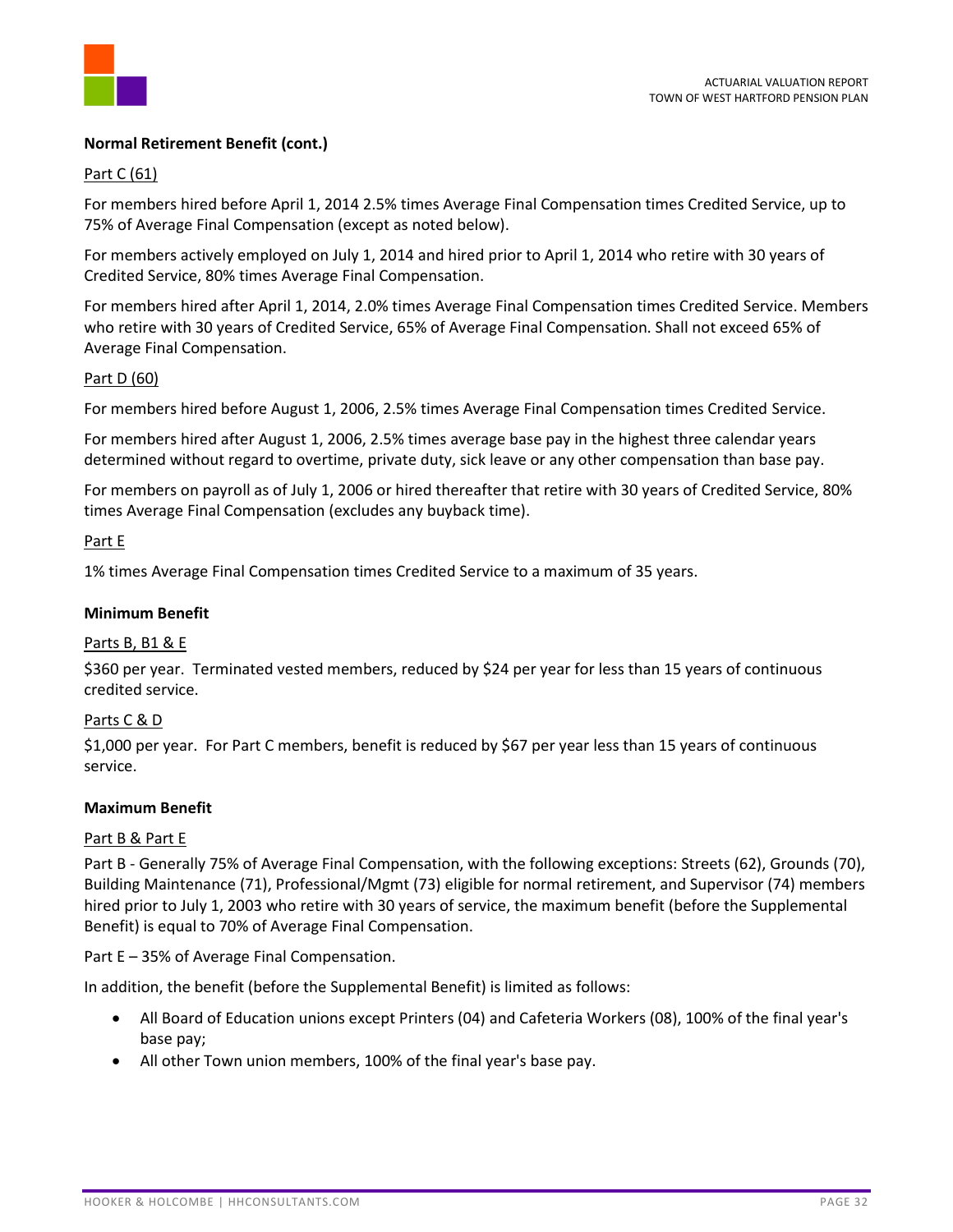

# **Maximum Benefit (cont.)**

Part B1 (64)

75% of Average Final Compensation

# Part C (61)

For members hired before July, 1, 2005, 95% of base pay. For members hired after July 1, 2005, 85% of base pay.

# Part D (60)

For members hired before August, 1, 2006, 95% of base pay (including education incentive and holiday pay only). For members hired after August 1, 2006, 85% of base pay (excluding overtime, holiday pay, sick pay, vacation time or other incentive or extra pay).

# **Supplemental Benefit**

# Applicable Groups

Secretarial/Clerical (02), Paraprofessional (03) and Security (12) hired before May 1, 2006; Printers (04), Maintenance (06), Nurses (07), Cafeteria (08), Professional/Technical (14), and Cafeteria Managers (15) hired before July 1, 2004; Custodial (05) hired before January 1, 2006, Non-Bargaining (09) hired before July 1, 2006, Custodian Ill (10) hired before July 1, 2005; and all Town unions and Town non-bargaining hired before July 1, 2003.

# **Eligibility**

Members who work past Normal Retirement Date by attaining age 55 with 25 years of service or age 60 with 10 years of service.

# Benefit

\$600 per year for each full year of service worked beyond Normal Retirement Date. This supplemental benefit is not eligible for a COLA and will not be a survivor benefit. Payments are made as a single payment during the month of July, starting the first July after the employee's retirement date.

# **Early Retirement Date**

# Part B & Part E

Secretarial/Clerical (02) and Paraprofessional (03) members hired before May 1, 2006, earlier of age 45 with 15 years of Credited Service, or age 50 with 10 years of Credited Service. For members hired after May 1, 2006, earlier of age 55 with 15 years of Credited Service, or age 60 with 10 years of Credited Service.

Printers (04), Custodial (05), Cafeteria (08), Custodial Ill (10) and Professional/Technical (14) members hired before July 1, 2005, earlier of age 45 with 15 years of Credited Service, or age 50 with 10 years of Credited Service. For members hired after July 1, 2005, earlier of age 55 with 15 years of Credited Service, or age 60 with 10 years of Credited Service.

Maintenance (06) and Nurses (07) and members hired before July 1, 2004, earlier of age 45 with 15 years of Credited Service, or age 50 with 10 years of Credited Service. For members hired after July 1, 2004, earlier of age 55 with 15 years of Credited Service, or age 60 with 10 years of Credited Service.

Non-Bargaining (09) members hired before July 1, 2006, earlier of age 45 with 15 years of Credited Service, or age 50 with 10 years of Credited Service. For members hired after July 1, 2006, earlier of age 55 with 15 years of Credited Service, or age 60 with 10 years of Credited Service.

Security (12) members hired before July 1, 2005, earlier of age 45 with 15 years of Credited Service, or age 50 with 10 years of Credited Service. For members hired after July 1, 2005, earlier of age 55 with 15 years of Credited Service, or age 60 with 10 years of Credited Service.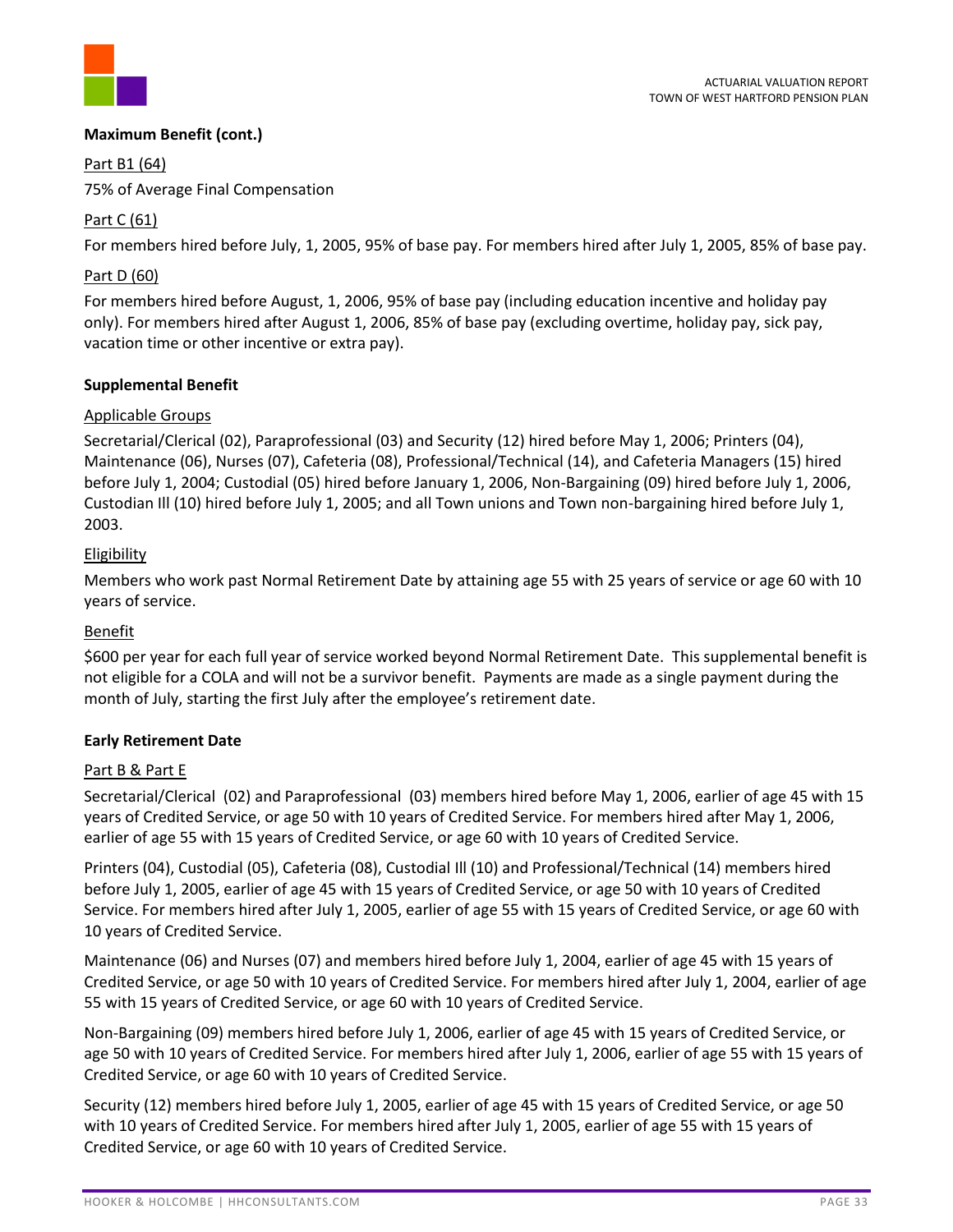

# **Early Retirement Date (cont.)**

Nurses (58), Directors (59), Streets (62), Clerical (65), Non-Bargaining Clerical (66), Non-Bargaining (68), Grounds (70), Building Maintenance (71), Professional/Management (73), Supervisor (74), Parking Monitors (81), Corporate Counsel (87) and Town Manager members hired before July 1, 2003, earliest of age 45 with 15 years of Credited Service, or age 50 with 10 years of Credited Service. For members hired after July 1, 2003, earliest of age 55 with 15 years of Credited Service, or age 60 with 10 years of Credited Service.

# Part B1

Members hired before July 1, 2007, earliest of age 45 with 15 years of Credited Service, or age 50 with 10 years of Credited Service. For members hired on or after July 1, 2007, earliest of age 45 with 15 years of Credited Service, or age 50 with 10 years of Credited Service, or 20 years of Credited Service.

# Parts C & D

10 years of Credited Service.

# **Early Retirement Reduction**

# Parts B & E

Depending on date of hire (the date of hire is the same date referenced in the definition of NRD).

Before: Actuarial Equivalent using 1971 GAM male table set back 1 year and 6.5% interest.

After: 6% reduction for each year that retirement precedes normal retirement.

# Parts C & D

Actuarial Equivalent using 1971 GAM male table set back 1 year and 6.5% interest.

# **Deferred Retirement**

# Parts B, B1 & E

A member may work beyond retirement at his or her option, and will continue to accrue benefits under the plan.

# Parts C & D

A member may not work later than the December 31st nearest their 65th birthday.

# **Disability Retirement**

A member regardless of age with 10 or more years of continuous service is eligible if he or she is totally and permanently disabled and unable thereby to engage in gainful occupation with the Town. The benefit amount is equal to the regular pension benefit (not reduced for early commencement).

If the disability is Service-Connected, the 10-year service requirement is waived; and the benefit is the greater of the regular pension benefit (not reduced for early commencement) and 50% of base pay less any payments received on account of Social Security or Worker's Compensation.

Parts B, B1 & E – Minimum benefit is \$360 per year

Part C and Part D - Annual minimum benefit of \$1,000.